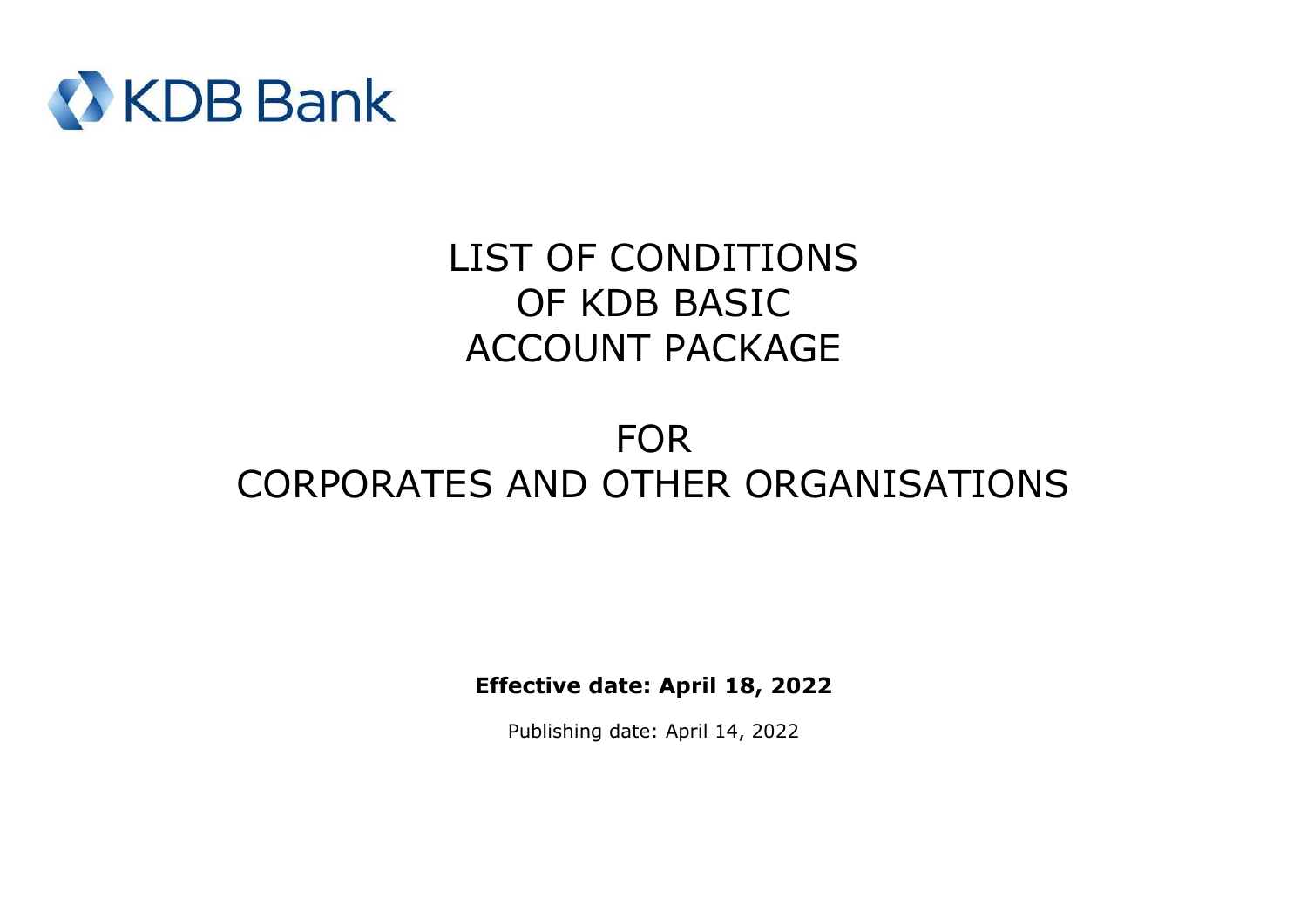## **Contents**

| IX. |                                                                                                                   |  |
|-----|-------------------------------------------------------------------------------------------------------------------|--|
|     | X. OBA Separated Deposit Account for deposits governed by Section 214/A of Act CCXXXVII of 2013. <sup>1</sup> .22 |  |
|     |                                                                                                                   |  |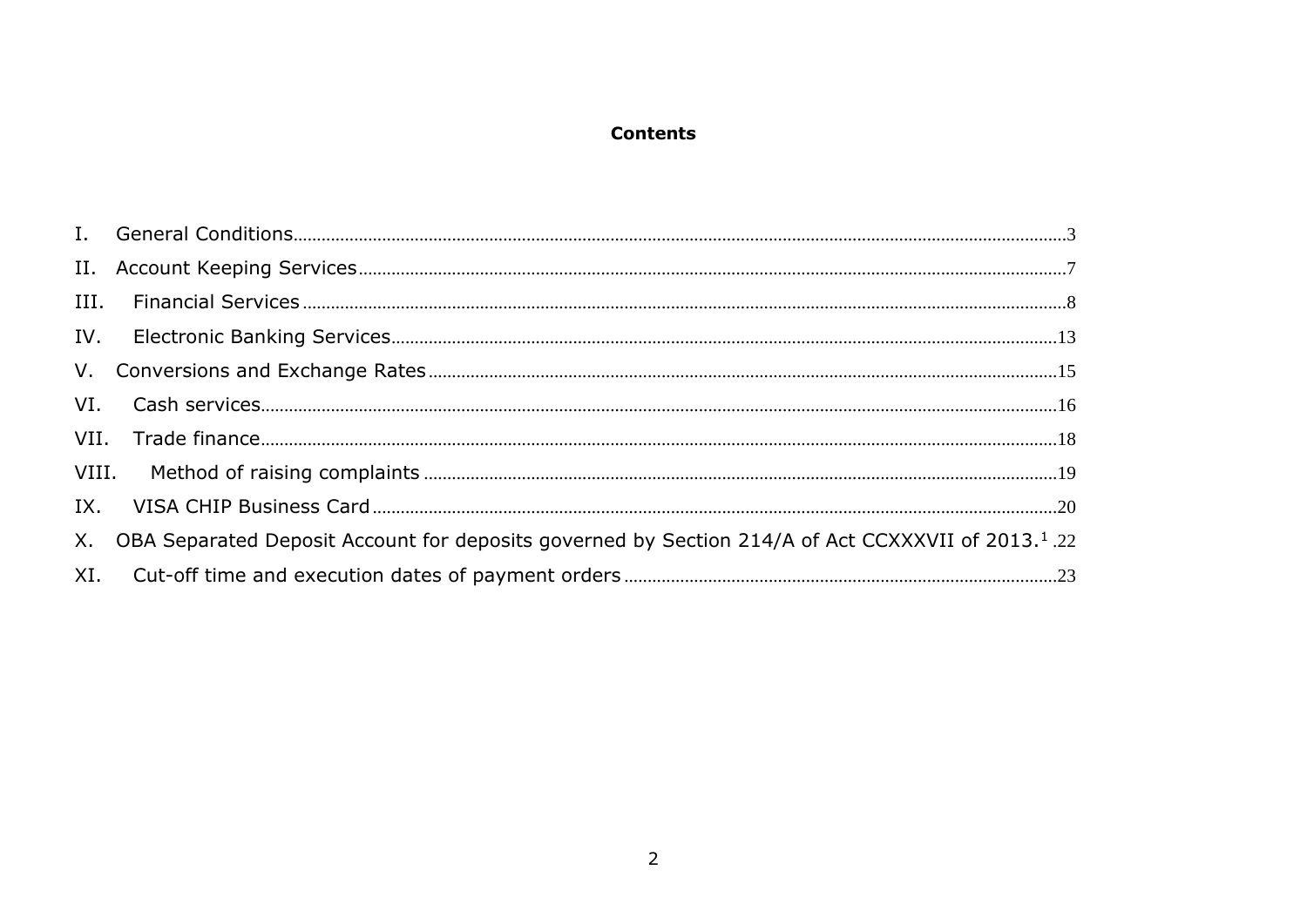## <span id="page-2-0"></span>**I. General Conditions**

- 1. The present List of Conditions is applicable together with the prevailing Business Terms relating to financial and auxiliary financial services of KDB Europe Ltd., the General Terms and Conditions of KDB Bank Europe Ltd and General Terms and conditions regarding payment accounts, payment services and deposits (henceforth: payment service related GTC).
- 2. The following announcements are valid only together with the present List of Conditions, constitutes inseparable part of that:
	- o Announcement on customer identification rules,
	- o Announcement on international payment orders,

In case of any discrepancy between the present List of Conditions and the relevant Announcement, the relevant Announcement shall govern. The above Announcements are also available on the Bank's official homepage: [www.kdbbank.eu.](http://www.kdbbank.eu/)

- 3. The Bank accepts orders only in accordance with the Contract, particularly in accordance with the **KDB Bank Europe Ltd's** Business Terms relating to financial- and auxiliary financial services, the General Business Conditions and the given service related Business Regulation/payment service related GTC.
- 4. For payment services performed on deposit technical account and for the other related services, the Bank charges fees, commissions and expenses, the amount, method of calculation and due date of which are described in the Chapter I-VIII and XI of present List of Conditions.
- 5. Transactions not included in the present list are handled on the basis of separate agreement by the Bank.
- 6. Out–of-pocket expenses, postage, cable, telephone, telex and SWIFT charges, etc., incurred, as well as the commission and charges duly claimed by our correspondents, will be debited to the customer's account.
- 7. To open account, it is required to complete a Payment Account Contract and signature card, which has to be signed by both the Client and the Bank. Further necessary documents:
- For enterprises and organizations registered in Hungary:
	- o Deed of foundation in case of companies and other organizations (Deed of Foundation, Articles of Association or Fundamental Rule)
	- o In case of companies, certificate on order of registration or application for registration / registration of changes certified, stamped (e-stamp) by Court of Registry (e-file with digital return receipt). In case of other organisations document ordering registration or application requesting for registration certified by authority or court
	- o Document certifying tax number and statistic number (Company Extract issued by Court of Registry/ NAV data sheet)
	- o Company's or other organization's certificate of incorporation or extract on data regarding registration in court issued within 30 days
	- o Specimen signature certified by notary public, or signature card countersigned by lawyer (specimen signature countersigned by lawyer can be accepted only if that lawyer who countersigned it is the same as who countersigned also the deed of incorporation of the company/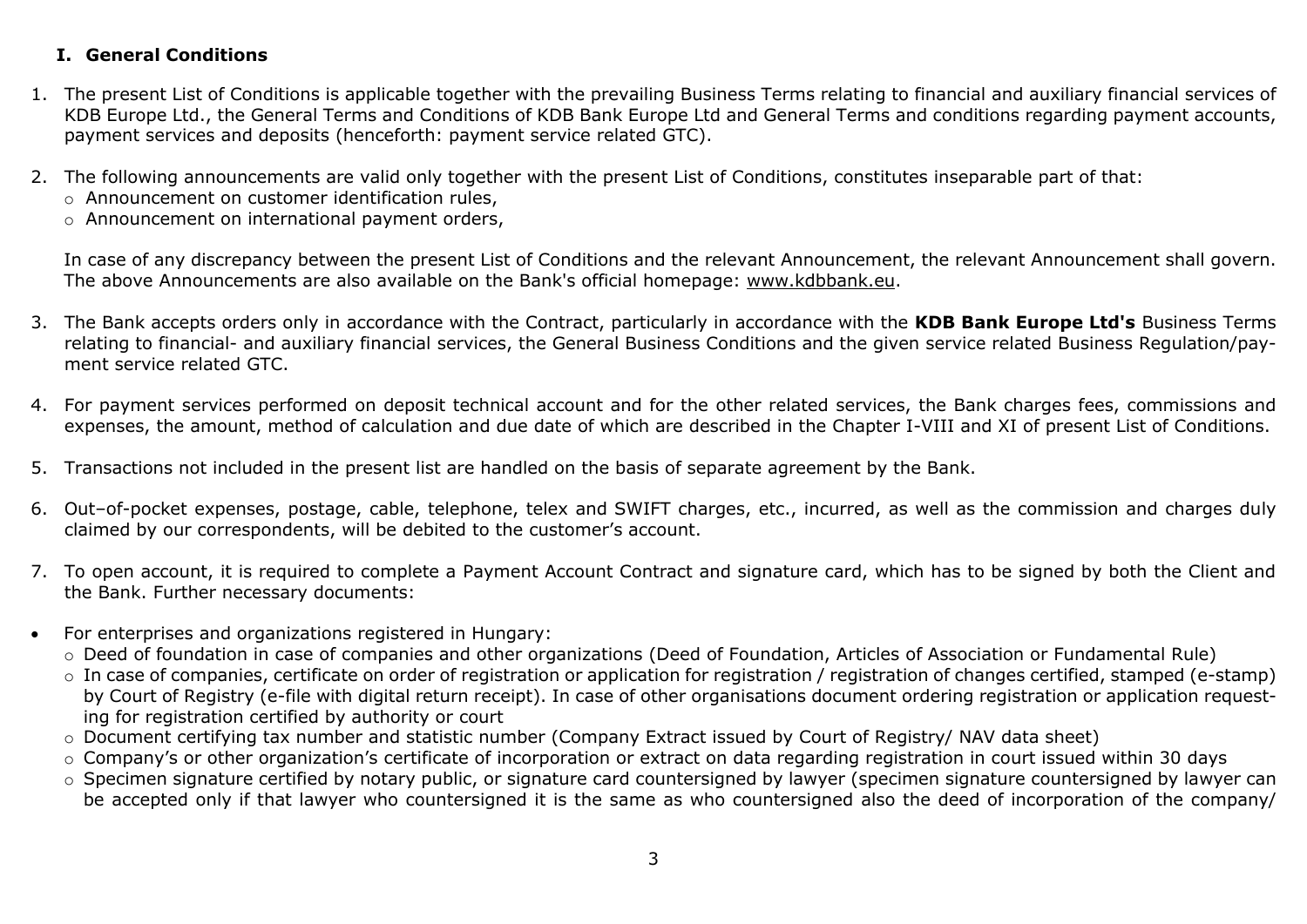organization or its amendment, and the specimen signature was the part of the annexes of the company registration / or its amendment (change registration) request.)

- For private entrepreneurs:
	- o Documents for personal identification
	- o Certificate on registration of private entrepreneurs
	- o in case the private entrepreneur started its operation before January 1, 2010 and being under VAT payment obligations the documents which verifies the NAV registration, and original documents verifying the tax number and the KSH statistic number
- For lawyers, notaries, executors:
	- o Lawyer /notary / executor card (certificate)
	- o Tax registration sheet, original documents verifying the tax number, stamped by NAV
	- o Original certification by territorially competent Chamber or in case of executor by the Executors' Faculty about that the lawyer/notary or the executor is in the registration (not older than 30 days)
- For lawyer-/ notary-/executor office:
	- o Deed of foundation and lawyer card
	- o Original specimen signature, if there is
	- o Original certification by territorially competent Chamber or in case of executor office by the Executors' Faculty about that the lawyer/notary or the executor office is in the registration (not older than 30 days)
	- o Original document certifying the registration by the tax authority, including the tax number
- For apartment houses:
	- o Deed of foundation
	- o In case of condominium with more than 6 apartments, Organizational and Operational Regulation,
	- $\circ$  Declaration on the number of apartments in the condominium
	- o In case an enterprise does the joint representation Specimen signature of the joint representative / authorized signatory certified by notary public
	- o Original, authentic Land registry deed of title (not older than 30 days) or in case of not yet registered apartment houses, footnote on the deed of title or registered request for registration
	- o Tax registration sheet with tax number (document certifying tax number) or the declaration of the joint representative certifying that the condominium does not carry out taxable activities
	- o The latest, effective, original minutes of general assembly on the foundation or the election of the joint representative (which includes the representatives, who are entitled to dispose over the payment account)
- For councils (local governments):
	- o Original minutes of general assembly on the foundation
	- o Documents which verifies the NAV registration, and includes the tax number and the KSH statistic number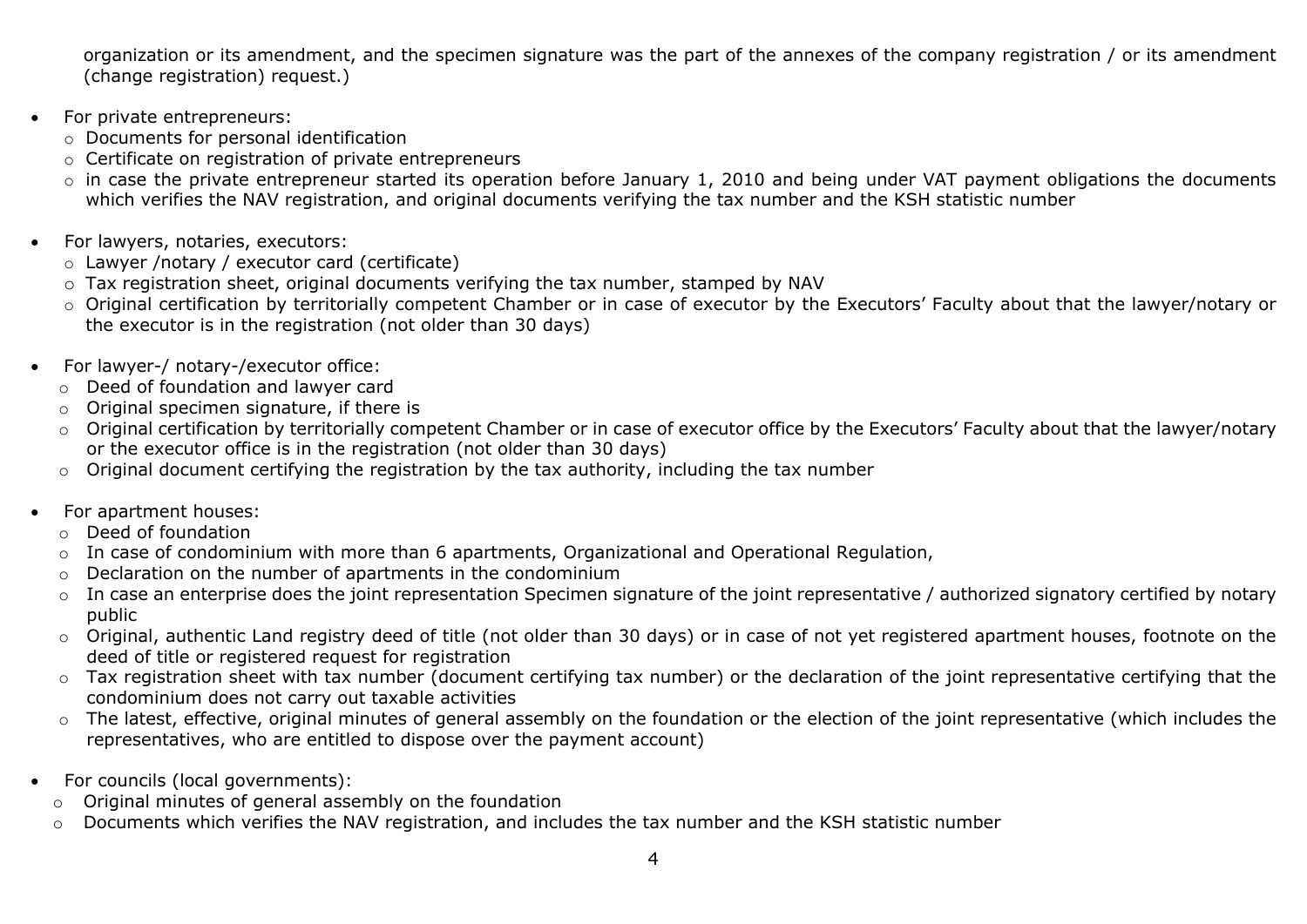- Local governmental decree (the government's other decrees on this subjects) on the management of the local government and its right to dispose over its assets
- $\circ$  Original document (and other original related documents about delegation of powers) concerning the appointment of the person who is entitled to open and dispose over the account within the meaning of the regulation (e.g. a notary or within the purview of the delegation, an employee of the mayor's office)
- For churches, internal religious persons, religious institutions:
	- o Original deed of incorporation
	- o Internal religious regulation or decree certifying the legal personality of the internal religious legal person/ religious institution
	- o Original official decree on the registration order (if it is nor older than 30days) or original certificate which includes the data of the registration (not more than 30 days)
	- o Specimen signature of the person entitled to representation certified by notary public
	- o Original document certifying the registration by the tax authority, including the tax number and the KSH statistic number if it has one
- For companies and organizations with foreign residence:  $1$ 
	- o Original deed of foundation, articles of association
	- o In case of a company or other organization which was founded within 30 days, registration certificate by company registry of the state in accordance with the headquarters of the company, and in case of other companies, document certifying registration -issued within 30 days – corresponding to the legislation of the state in accordance with the headquarters of the company
	- o In case of a company (organization) not newly founded, certificate of incorporation issued within 30 days, or other judicial/ official certificate, document which certifies that the company (organization) is listed in the company registry
	- o Document certifying the right of representation of the legal representative of the organization, the company registration number (other identifier), tax number, primary activity, the registered seat, the personal data of the owner, if the certification, document issued by the authority (which is responsible for company registration) does not include them
	- $\circ$  If an authorized person deals with the case, power of attorney with signature authentication by a notary, and the passport copy of the authorizing representative authenticated by notary
	- o The above listed documents of that company (organization) which is the legal representative (if the representative of the company (other organization) is not a natural person)
- 8. In all cases, submissions of the identity documents of the natural person(s) who is /are entitled for representation are requested by the Bank. In special cases the Bank can ask further documents besides the above mentioned.

<sup>1</sup> Every public document (notary authentications, certifications) can be accepted only with Apostille (if the country where the document was issued is the part of the Hague convention of Abolishing the Requirement of Legalization for Foreign Public Documents: It can be checked here: [https://www.hcch.net/en/instruments/conventions/status-table/?cid=41\)](https://www.hcch.net/en/instruments/conventions/status-table/?cid=41) or authentication review by the respective Hungarian embassy (representation office) operating in that country. Only English-language documents can be accepted by the Bank among foreign-language documents. In all the other cases the authentic Hungarian translation – prepared by OFFI - shall be presented besides the foreign-language documents.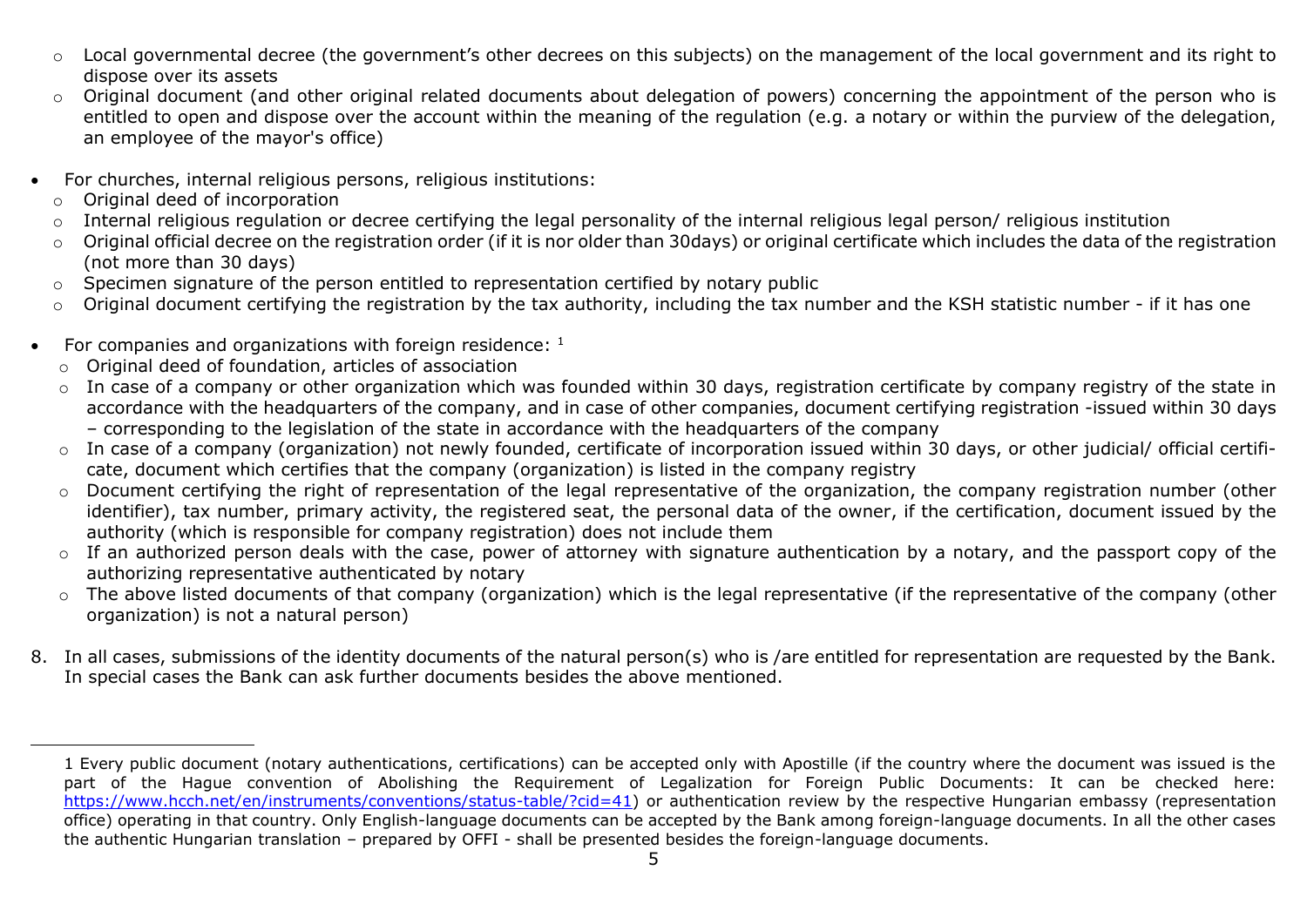- 9. Please be informed that to comply with the laws on prevention and combating of money laundering and terrorist financing in certain cases, account shall be opened within 2 or 5 days from the day the necessary documentation was provided to the Bank.
- 10. Establishing the business relationship, any customer being a legal person has to confirm with proper documentation all of its direct and indirect owners, excluding natural persons, and legal persons incorporated in Hungary.
- 11. If the currency of fee and the account of withdrawal are different, conversion is executed on official NBH foreign exchange rate.
- 12. All fees and charges are stipulated in the present List of Conditions in gross value.
- 13. In case of any discrepancy between the English and the Hungarian version of List of Conditions, the Hungarian version shall govern.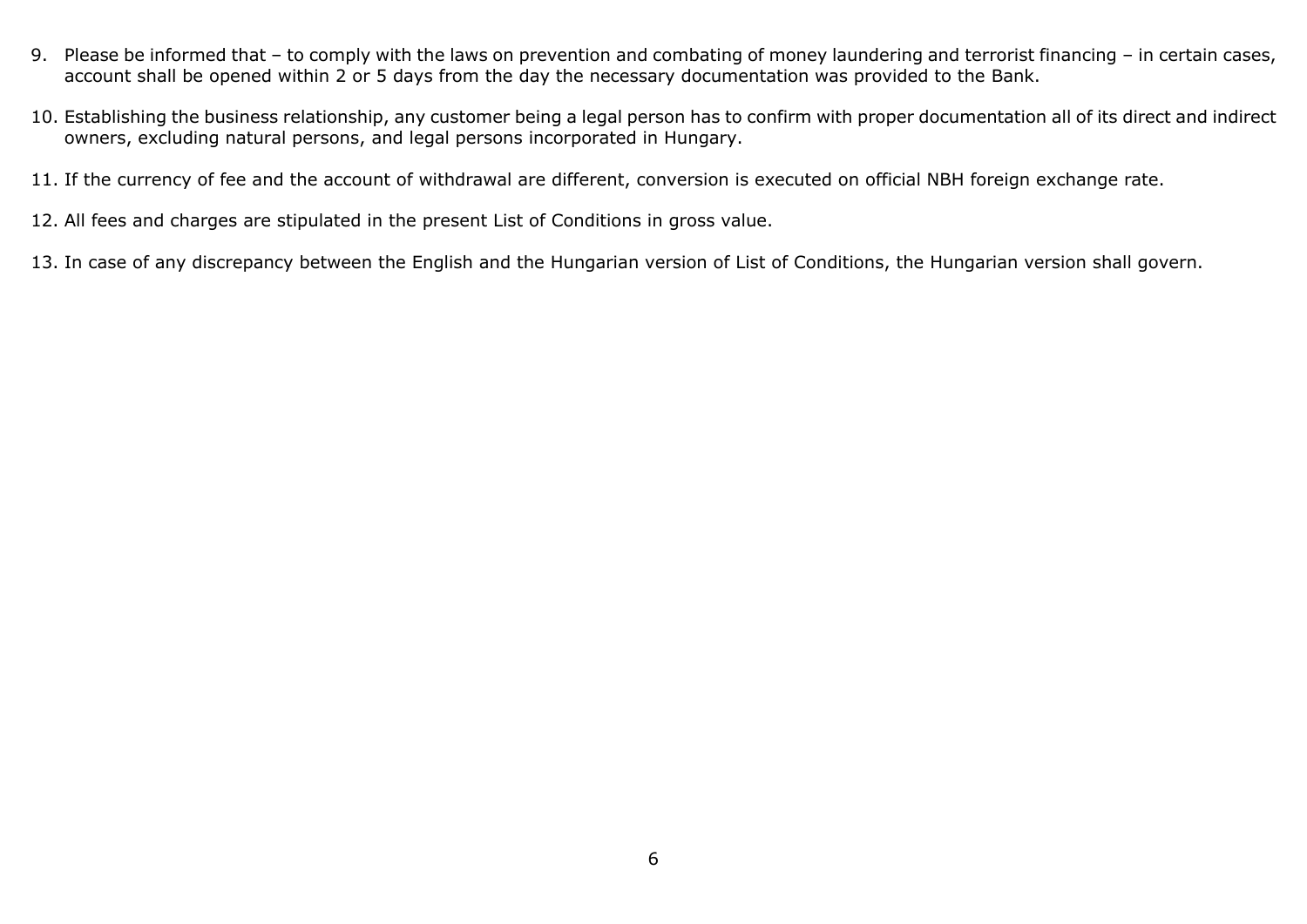## <span id="page-6-0"></span>**II. Account Keeping Services**

| <b>Current account</b>                                                                                  | <b>HUF</b>              | FCY <sup>1</sup>         | <b>Due date</b>                         |
|---------------------------------------------------------------------------------------------------------|-------------------------|--------------------------|-----------------------------------------|
| Account opening                                                                                         | HUF <sub>0</sub>        | EUR <sub>0</sub>         |                                         |
| Account keeping fee                                                                                     | HUF 3,020/month         | EUR 11.60/month          | Last working day of the month           |
| Opening balance in case of payment-/current account                                                     |                         | HUF 10,000 <sup>2</sup>  |                                         |
| Depository account <sup>3</sup> opening and maintenance                                                 | HUF <sub>0</sub>        | EUR <sub>0</sub>         |                                         |
| Deposit technical account opening, keeping and closing                                                  | $HUF$ <sub>0</sub>      | $EUR$ <sub>0</sub>       |                                         |
| Account closing                                                                                         | HUF <sub>0</sub>        | EUR <sub>0</sub>         |                                         |
| Capital account opening and issue of certificate                                                        |                         | HUF 10,000               | At fulfilment                           |
| <b>Statement/account movement</b>                                                                       |                         |                          |                                         |
| Monthly statement                                                                                       | HUF 0                   | EUR 0                    |                                         |
| Statement from KDB NetBank                                                                              | HUF <sub>0</sub>        | EUR <sub>0</sub>         |                                         |
| Postal charges of monthly statement abroad                                                              | <b>HUF 500</b>          | EUR <sub>2</sub>         | 1 <sup>st</sup> working day after month |
| Daily statement into post box                                                                           | HUF <sub>0</sub>        | EUR <sub>0</sub>         |                                         |
| Postal charges of daily statement inland (debited at the<br>end of each month in lump sum) <sup>4</sup> | <b>HUF 250/pc</b>       | EUR $1/pc$               | 1 <sup>st</sup> working day after month |
| Copy of statement                                                                                       | <b>HUF 330/pc</b>       | EUR $1/pc$               | At fulfilment                           |
| Monthly account movement list                                                                           | HUF 1,000/started month | EUR 4/started month      | Related month                           |
| <b>Certificates/Bank information</b>                                                                    |                         |                          |                                         |
| Preparation of certificates <sup>5</sup>                                                                | <b>HUF 2,000</b>        | EUR <sub>8</sub>         | Related month                           |
| Certificate on transfer towards National Tax and Customs<br>Office                                      | HUF 500/item            |                          | Related month                           |
| Certificate on VIBER transfer                                                                           | <b>HUF 2,000</b>        |                          | Related month                           |
| <b>Bank information</b>                                                                                 | HUF 5,000               | <b>EUR 20</b>            | Related month                           |
| Bank information for audit purposes                                                                     | HUF 5,490               | <b>EUR 20</b>            | Related month                           |
| <b>Cost of Fax</b>                                                                                      |                         |                          |                                         |
| Domestic fax /page                                                                                      | <b>HUF 500</b>          | EUR <sub>2</sub>         | At fulfilment                           |
| Fax abroad /page                                                                                        | HUF 1,500               | EUR <sub>6</sub>         | At fulfilment                           |
| <b>Cost of printed forms</b>                                                                            |                         |                          |                                         |
| Bank payment order forms                                                                                | HUF 0                   | EUR <sub>0</sub>         |                                         |
| Passbook                                                                                                | HUF 0                   | EUR <sub>0</sub>         |                                         |
| Post payment order form                                                                                 | <b>HUF 15/pc</b>        | $\overline{\phantom{a}}$ | Related month                           |
| Check book for cash withdrawal                                                                          | HUF 5,000/pc            | $\mathbf{r}$             | Related month                           |
| <b>Other costs</b>                                                                                      |                         |                          |                                         |
| Copy of other documents                                                                                 | HUF 100/page            | $\overline{\phantom{a}}$ | Related month                           |
| Document examination fee of clients registered abroad                                                   |                         | HUF 10,500               | At account opening                      |
| Rental fee for post box                                                                                 | HUF 1,050/month         | EUR 4/month              | At the end of month                     |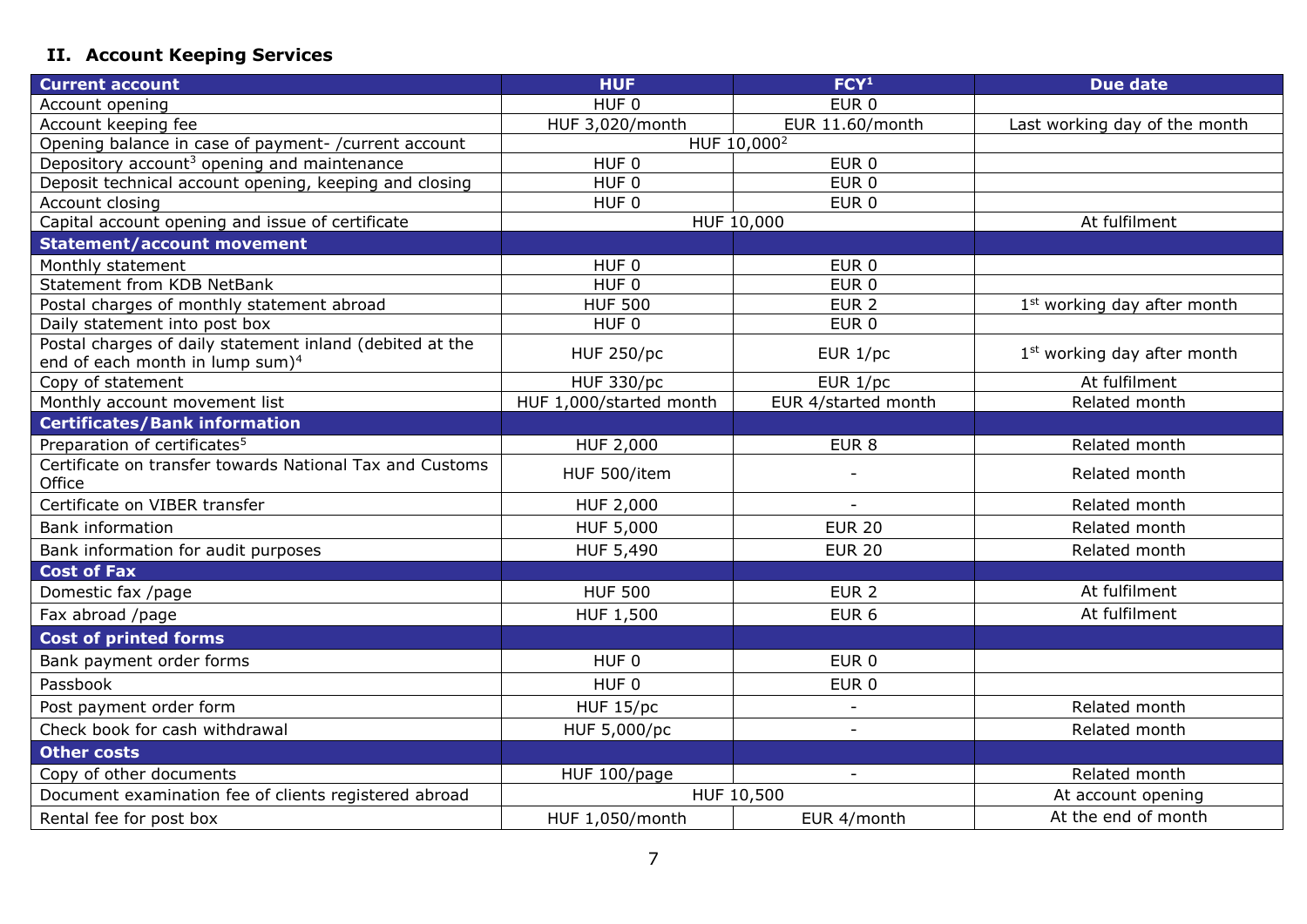| Night safety box                                            | HUF.                                       | EUR 0 |               |
|-------------------------------------------------------------|--------------------------------------------|-------|---------------|
| Administration fee on<br>n documentation needed for account | HUF 5,000<br>' account, max.<br>HUF 12,500 |       | At fulfilment |
| at foreign branch <sup>®</sup>                              |                                            |       |               |

 $^{\rm 1}$  We keep foreign currency accounts in the following currencies: AUD, CAD, CHF, CZK, DKK, EUR, GBP, JPY, NOK, PLN, RON, SEK, USD. From  $18^{\rm th}$  April 2022 it is not possible to open a new account in CHF currency.

<sup>2</sup> In case of foreign currency accounts the opening balance is to be calculated with FX buying rate effective on 1<sup>st</sup> banking day of due month.

<sup>3</sup> For lawyers, notaries, executors in compliance with the related legal regulations

 $4$ In case the balance of the Client's payment account is negative for more than three months and there is no turnover on its account – unless for the debit of monthly account keeping fee and statement postal charges – the Bank put the statement at the Client's disposal only in the branches.

 $5$ The Bank gives certificate about the account balance valid at the time of issuing the certificate, which time is indicated in the certificate.

<sup>6</sup> Regarding payment account contracts initiated and concluded after April 26, 2016.

### <span id="page-7-0"></span>**III. Financial Services**

| <b>Internal transfers</b>                                                                                                 | Fee/item                                   | <b>Exchange rate</b>         | Due date      |
|---------------------------------------------------------------------------------------------------------------------------|--------------------------------------------|------------------------------|---------------|
| <b>HUF</b>                                                                                                                |                                            |                              |               |
| Credit of incoming item                                                                                                   | HUF <sub>0</sub>                           | Account con-<br>version rate |               |
| Internal transfers                                                                                                        |                                            |                              |               |
| Paper-based order                                                                                                         | HUF 232 + (0.3% max. HUF 6,000)            |                              | At fulfilment |
| KDB PC Kontakt order, in case of instant domes-<br>tic HUF payment order requirements are not ful-<br>filled              | HUF 55 + $(0.3\%$ max. HUF 6,000)          |                              | At fulfilment |
| KDB PC Kontakt order, in case of fulfill the re-<br>quirements of instant domestic HUF payment or-<br>der                 | HUF 55 + $(0.3\%$ max. HUF 6,000)          |                              | At fulfilment |
| KDB NetBank order, in case of instant domestic<br>HUF payment order requirements are not fulfilled                        | HUF $16 + (0.3\% \text{ max. HUF } 6,000)$ |                              | At fulfilment |
| KDB NetBank order, in case of fulfill the require-<br>ments of instant domestic HUF payment order                         | HUF 16 + (0.3% max. HUF 6,000)             |                              | At fulfilment |
| Transfer between own accounts                                                                                             |                                            |                              |               |
| Paper-based order                                                                                                         | <b>HUF 114</b>                             |                              | At fulfilment |
| KDB PC Kontakt or KDB NetBank order, in case<br>of instant domestic HUF payment order require-<br>ments are not fulfilled | <b>HUF 17</b>                              |                              | At fulfilment |
| KDB PC Kontakt or KDB NetBank order, in case<br>of fulfill the requirements of instant domestic<br>HUF payment order      | <b>HUF 17</b>                              |                              | At fulfilment |
| <b>Foreign exchange</b>                                                                                                   |                                            |                              |               |
| Credit of incoming item                                                                                                   | EUR <sub>0</sub>                           | Account con-<br>version rate |               |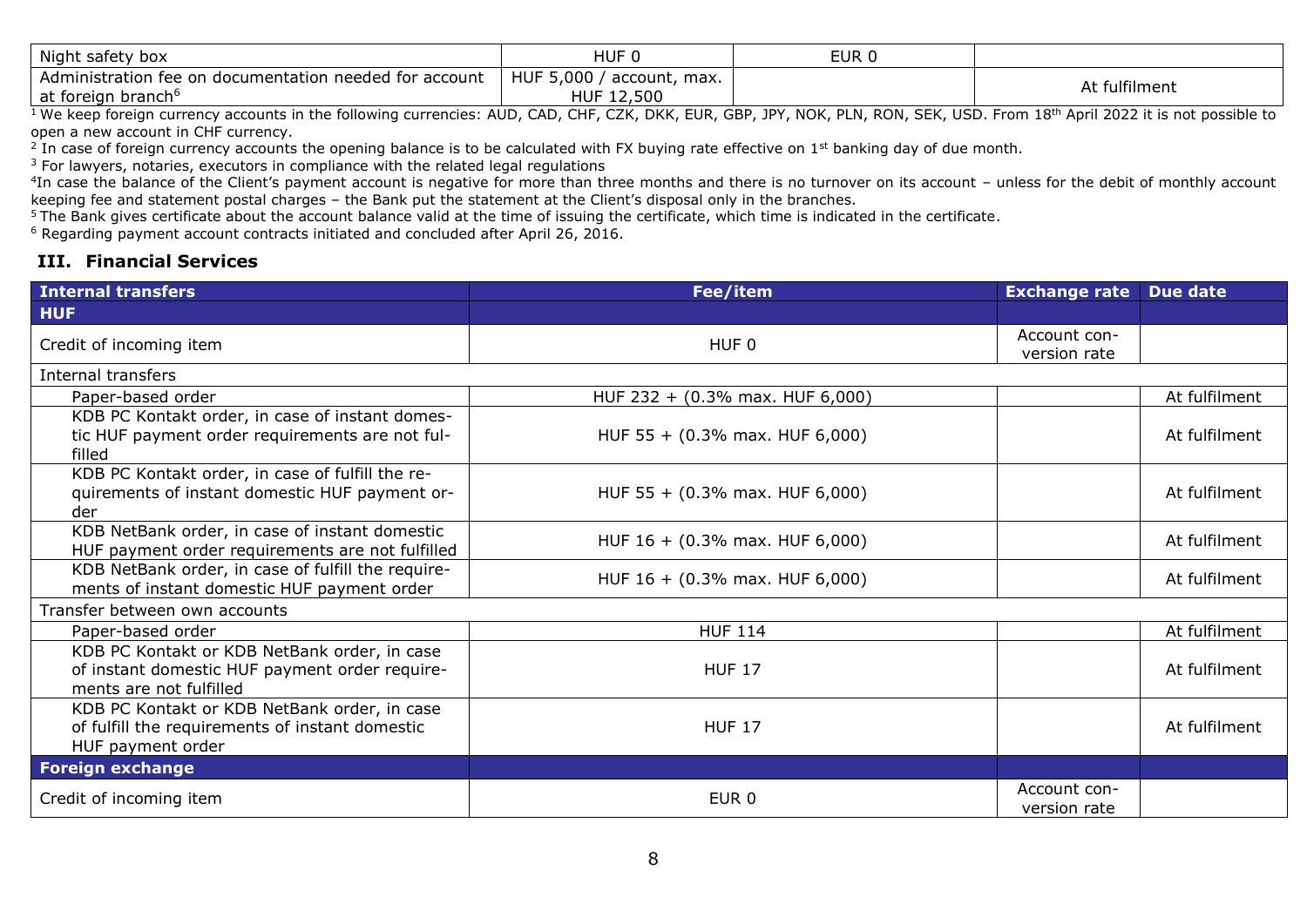| Internal transfers                                                                                                        |                                                                                                                     |                                    |               |
|---------------------------------------------------------------------------------------------------------------------------|---------------------------------------------------------------------------------------------------------------------|------------------------------------|---------------|
| Paper-based and KDB PC Kontakt orders                                                                                     | EUR 16.90 + (0.3% max. HUF 6,000)                                                                                   |                                    | At fulfilment |
| <b>KDB NetBank order</b>                                                                                                  | EUR 4.40 + (0.3% max. HUF 6,000)                                                                                    |                                    | At fulfilment |
| Transfer between own accounts                                                                                             |                                                                                                                     |                                    |               |
| Paper-based order                                                                                                         | <b>EUR 1.10</b>                                                                                                     |                                    | At fulfilment |
| KDB PC Kontakt or KDB NetBank order                                                                                       | <b>EUR 0.05</b>                                                                                                     |                                    | At fulfilment |
| Conversion                                                                                                                | EUR <sub>0</sub>                                                                                                    |                                    |               |
| <b>External payments</b>                                                                                                  |                                                                                                                     |                                    |               |
| <b>HUF transfers</b>                                                                                                      |                                                                                                                     |                                    |               |
| Credit of incoming item                                                                                                   | HUF <sub>0</sub>                                                                                                    | Account con-<br>version rate       |               |
| Transfer to payment account kept in other domestic bank                                                                   |                                                                                                                     |                                    |               |
| Paper-based order                                                                                                         | 0.18 % min. HUF 287 + (0.3% max. HUF 6,000)                                                                         |                                    | At fulfilment |
| KDB PC Kontakt or KDB NetBank order, in case<br>of instant domestic HUF payment order require-<br>ments are not fulfilled | 0.11 % min. HUF 257 max. HUF 16,614<br>$+$ (0.3% max. HUF 6,000)                                                    |                                    | At fulfilment |
| KDB PC Kontakt or KDB NetBank order, in case<br>of fulfill the requirements of instant domestic<br>HUF payment order      | 0.11 % min. HUF 257 max. HUF 16,614<br>$+$ (0.3% max. HUF 6,000)                                                    |                                    | At fulfilment |
| Modification revocation and recall of transfer order <sup>1</sup><br>(except VIBER)                                       | HUF 3,315/pc                                                                                                        |                                    | At order      |
| Returned fund based on recall                                                                                             | HUF <sub>0</sub>                                                                                                    |                                    | At fulfilment |
| VIBER transfer <sup>2</sup>                                                                                               |                                                                                                                     |                                    |               |
| Paper-based order                                                                                                         | 0.55 % min. HUF 11,050 max. HUF 110,500<br>$+$ (0.3% max. HUF 6,000)                                                |                                    | At fulfilment |
| KDB PC Kontakt and KDB NetBank order                                                                                      | 0.38 % min. HUF 11,050 max. HUF 110,500<br>$+$ (0.3% max. HUF 6,000)                                                |                                    | At fulfilment |
| HUF transfer abroad                                                                                                       |                                                                                                                     |                                    |               |
| Paper-based order                                                                                                         | 0.55 % min. HUF 11,050 max. HUF 110,500<br>$+$ (0.3%, max. HUF 6,000)                                               |                                    | At fulfilment |
| KDB PC Kontakt and KDB NetBank order                                                                                      | 0.38 % min. HUF 11,050 max. HUF 110,500<br>$+$ (0.3% max. HUF 6,000)                                                |                                    | At fulfilment |
| <b>Foreign exchange transfers</b>                                                                                         |                                                                                                                     |                                    |               |
|                                                                                                                           | Transfer to account kept with other bank (except EUR transfer to account kept with other bank to other EEA country) |                                    |               |
| Paper-based order or KDB PC Kontakt order                                                                                 | 0.22 % min. EUR 22 max. EUR 287<br>$+$ (0.3% max. HUF 6,000)                                                        | FX rate/Account<br>conversion rate | At fulfilment |
| KDB NetBank order                                                                                                         | 0.14% min. EUR 10 max. EUR 114<br>$+$ (0.3% max. HUF 6,000)                                                         | FX/Account<br>conversion rate      | At fulfilment |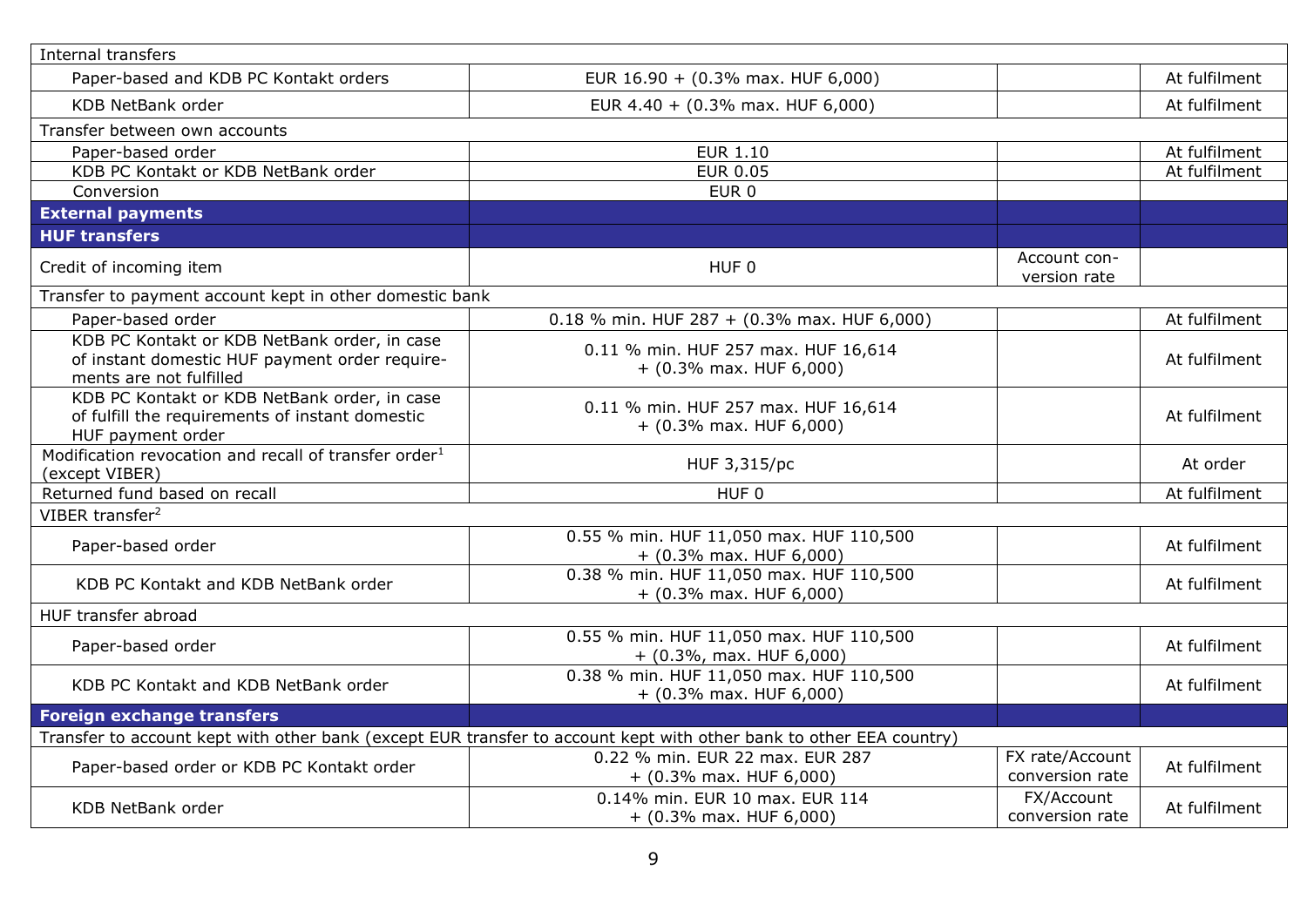| EUR transfer to account kept with other bank in other EEA country                                                                                                                               |                                                                 |                               |                                            |
|-------------------------------------------------------------------------------------------------------------------------------------------------------------------------------------------------|-----------------------------------------------------------------|-------------------------------|--------------------------------------------|
| Paper-based order                                                                                                                                                                               | 0.18% min. EUR 0.8 max. EUR 287<br>$+$ (0.3% max. HUF 6,000)    | FX/Account<br>conversion rate | At fulfilment                              |
| KDB PC Kontakt or KDB NetBank order                                                                                                                                                             | 0.11% min. HUF 257 max. HUF 16,614<br>$+$ (0.3% max. HUF 6,000) | FX/Account<br>conversion rate | At fulfilment                              |
| Other fees related to transfer to account kept with other bank:                                                                                                                                 |                                                                 |                               |                                            |
| Charge calculated by foreign bank <sup>3</sup> (in case of<br>taking foreign bank's charges)                                                                                                    | <b>Effective cost</b><br>min EUR 22                             | FX rate                       | At fulfilment                              |
| Subsequent data modification, revocation <sup>4</sup>                                                                                                                                           | <b>EUR 22</b>                                                   | FX rate                       | Date of modifi-<br>cation/<br>cancellation |
| Data supply in case of incomplete payment order                                                                                                                                                 | <b>EUR 22</b>                                                   | FX rate                       | Date of data<br>supply                     |
| In case of FX payment order - which is not con-<br>sidered as $SEPA14$ payment - to EU member<br>states when IBAN account no. and BIC (SWIFT)<br>are not indicated extra charge by foreign Bank | Min. EUR 11                                                     | FX rate                       | At fulfilment                              |
| Extra charge of urgent fulfilment <sup>5</sup>                                                                                                                                                  | <b>EUR 22</b>                                                   | FX rate                       | At fulfilment                              |
| Credit fees related to incoming foreign exchange transfer:                                                                                                                                      |                                                                 |                               |                                            |
| Credit of incoming foreign exchange transfers on<br>FX account (except EUR transfer received from<br>other EEA country)                                                                         | 0.075% min. EUR 0.5 max. EUR 100 <sup>6</sup>                   | Account con-<br>version rate  | At fulfilment                              |
| Credit of incoming foreign exchange transfers on<br>FX account - EUR transfer received from other<br><b>EEA</b> country                                                                         | EUR <sub>0</sub>                                                | Account con-<br>version rate  | At fulfilment                              |
| Credit of incoming foreign exchange transfers on<br>HUF account (except EUR transfer received from<br>other EEA country)                                                                        | 0.075% min. HUF 150 max. HUF 20,0007                            | Account con-<br>version rate  | At fulfilment                              |
| Credit of incoming foreign exchange transfers on<br>HUF account - EUR transfer received from other<br>EEA country                                                                               | HUF <sub>0</sub>                                                | Account con-<br>version rate  | At fulfilment                              |
| <b>Intra-bank cross border payments 8</b>                                                                                                                                                       |                                                                 |                               |                                            |
| Credit (HUF and FX)                                                                                                                                                                             | 0 HUF / 0 EUR                                                   |                               | At fulfilment                              |
| Outgoing HUF transfer order- paper-based                                                                                                                                                        | HUF 331 + (0.3% max. HUF 6,000)                                 |                               | At fulfilment                              |
| Outgoing HUF transfer order via KDB NetBank or<br><b>KDB PC Kontakt</b>                                                                                                                         | HUF 88 + (0.3% max. HUF 6,000)                                  |                               | At fulfilment                              |
| Outgoing FX transfer order- paper-based (except<br>EUR)                                                                                                                                         | EUR $1,10 + (0.3\%$ max. HUF 6,000)                             | FX rate                       | At fulfilment                              |
| Outgoing EUR transfer order - paper-based                                                                                                                                                       | HUF 331 + (0.3%, max. HUF 6,000)                                | FX rate                       | At fulfilment                              |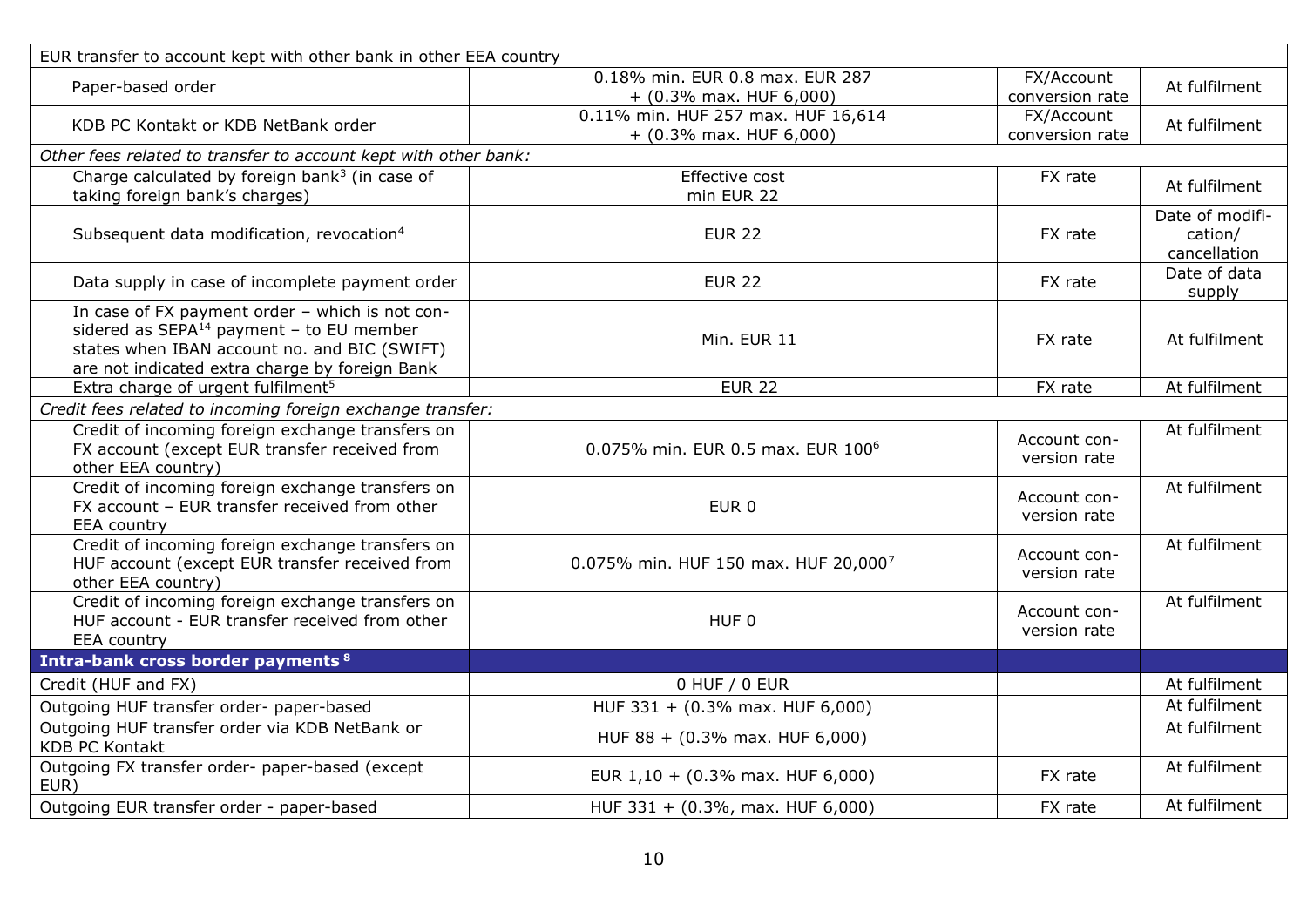| Outgoing FX transfer order via KDB NetBank or KDB<br>PC Kontakt (except EUR)           | EUR $0.27 + (0.3\% \text{ max. HUF } 6,000)$                                                                       | FX rate | At fulfilment       |
|----------------------------------------------------------------------------------------|--------------------------------------------------------------------------------------------------------------------|---------|---------------------|
| Outgoing EUR transfer order via KDB NetBank or<br><b>KDB PC Kontakt</b>                | HUF 88 + (0.3% max. HUF 6,000)                                                                                     | FX rate | At fulfilment       |
| Data supply in case of incomplete payment order                                        | <b>EUR 11</b>                                                                                                      |         | At fulfilment       |
| Modification, revocation before processing                                             | <b>EUR 22</b>                                                                                                      |         | At fulfilment       |
| <b>Transfer through post</b>                                                           |                                                                                                                    |         |                     |
| Door-to-door payment order <sup>9</sup>                                                | 0.22 % min. HUF 552 + Post cost + $0.6\%$                                                                          |         | At fulfilment       |
| Credit of post payment order                                                           | HUF 38215<br>According to the valid and relevant conditions of the Hungarian<br>Post + HUF 250 /item <sup>16</sup> |         | At fulfilment       |
| Domestic HUF standing orders <sup>10</sup>                                             |                                                                                                                    |         |                     |
| Acceptance of standing order                                                           | HUF <sub>0</sub>                                                                                                   |         |                     |
| Fulfilment of standing order                                                           |                                                                                                                    |         |                     |
| Paper-based order                                                                      | 0.16 % min. HUF 165 max. HUF 110,766<br>$+$ (0.3%, max. HUF 6,000)                                                 |         | At fulfilment       |
| KDB PC Kontakt and KDB NetBank order                                                   | 0.10 % min. HUF 165 max. HUF 16,614<br>$+$ (0.3%, max. HUF 6,000)                                                  |         | At fulfilment       |
| Modification / revocation of paper-based standing or-<br>der                           | HUF <sub>0</sub>                                                                                                   |         |                     |
| Standing order modification/revocation on KDB Net-<br>Bank                             | <b>HUF 20</b>                                                                                                      |         | At order            |
| <b>Other orders</b>                                                                    |                                                                                                                    |         |                     |
| Set up hold funds via KDB NetBank                                                      | <b>HUF 40</b>                                                                                                      |         | Next working<br>day |
| Hold funds cancellation via KDB NetBank                                                | <b>HUF 40</b>                                                                                                      |         | Next working<br>day |
| Domestic HUF group transfer <sup>11</sup> (to be fulfilled only in case of full cover) |                                                                                                                    |         |                     |
| Within KDB Bank via KDB PC Kontakt or KDB<br><b>NetBank</b>                            | HUF 16/item<br>$+$ (0.3%, max. HUF 6,000 /item)                                                                    |         | At fulfilment       |
| To other bank via KDB PC Kontakt or KDB Net-<br><b>Bank</b>                            | 0.10% min. HUF 60/item<br>+ (0.3%, max. HUF 6,000 /item)                                                           |         | At fulfilment       |
| Initiation of direct debit <sup>12</sup>                                               | HUF <sub>0</sub>                                                                                                   |         |                     |
| Fulfilment of direct debit <sup>12</sup>                                               |                                                                                                                    |         |                     |
| Orders via floppy                                                                      | HUF 50/item                                                                                                        |         | At fulfilment       |
| <b>KDB NetBank order</b>                                                               | HUF 40/item                                                                                                        |         | At fulfilment       |
| Acceptance of authorization on direct debit                                            | HUF <sub>0</sub>                                                                                                   |         |                     |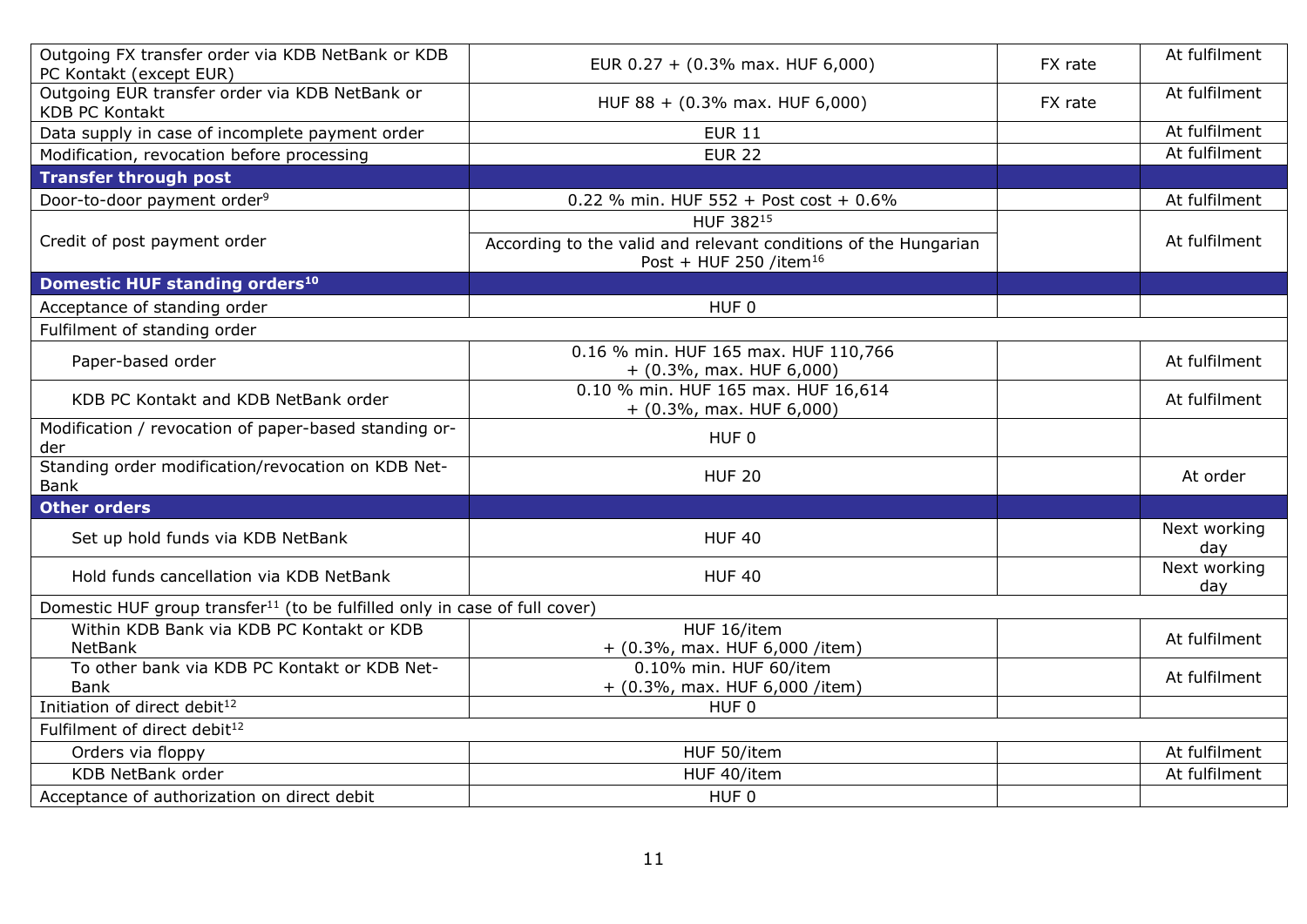| Fulfilment of authorization on direct debit <sup>12</sup> (e.g. pay-<br>ment of utility bills) - paper-based and via KDB Net-<br>Bank | HUF 42/item<br>$+$ (0.3%, max. HUF 6,000 /item)                  | At fulfilment                   |
|---------------------------------------------------------------------------------------------------------------------------------------|------------------------------------------------------------------|---------------------------------|
| Modification or revocation of authorization of direct<br>debit via KDB NetBank                                                        | <b>HUF 100</b>                                                   | At modification /<br>revocation |
| <b>Payment executions and collection</b>                                                                                              |                                                                  |                                 |
| Initiation of collection order based on authorization<br>letter                                                                       | <b>HUF 828/pc</b>                                                | At fulfilment                   |
| Registration fee of authorization letter                                                                                              | <b>HUF 828/pc</b>                                                | Related month                   |
| Initiation of official transfer/ collection order with ex-<br>ecution purpose                                                         | HUF 2,210                                                        | At fulfilment                   |
| Initiation of Promissory Note collection                                                                                              | HUF 2,210                                                        | At fulfilment                   |
| Fulfilment of authorization letter / official transfer /<br>collection order with execution purpose / Promissory<br>Note Collection   | The valid and related transfer fee<br>$+$ (0.3%, max. HUF 6,000) | At partial- /ful-<br>filment    |
| Direct debit based on loan contract (loan repay-<br>ment $)^{13}$                                                                     | 0.3%, max. HUF 6,000                                             | At partial- /ful-<br>filment    |

 $1$  The Bank debit the cost of the bank initiated the return fund afterwards

<sup>2</sup>In case of VIBER transfers over the amount of HUF 200,000,000 please, call the Bank.

 ${}^{3}$ In case the foreign bank's charge exceeds EUR 20; the difference is debited to the ordering party's account afterwards, at the beginning of next month.

<sup>4</sup>The Bank charges the foreign bank's subsequent fee of revocation/ modification afterwards over the fee published hereby.

<sup>5</sup> Urgent fulfilments are based on a separate decision. In case of KDB NetBank or KDB PC Kontakt order the urgency must be indicated by ticking the 'Urgent' checkbox in the order. The Bank only assumes liability for the prompt debit in case of urgent fulfilment but cannot assume liability for the same day credit of the transferred amount on the beneficiary's payment account.

 $6$  In case of payment contracts concluded before May 20, 2016 the fee is EUR 0.

 $^7$  In case of payment contracts concluded before May 20, 2016 the fee is HUF 0.

<sup>8</sup>Intra-bank transfers between KDB Bank Europe Ltd. and KDB Bank Europe Ltd., pobočka zahraničnej banky.

<sup>9</sup> The Bank counts the fee on paper-based order even in case of orders sent via electronic channel if less than three orders accepted on the given day. The Bank collects fees by packages regarding the package amount.

 $10$  Queuing days of the uncovered orders are at most five days.

<sup>11</sup> Domestic HUF group transfer can be initiated to the credit of private account, in the file format given by GIRO, minimum 3 pieces.

<sup>12</sup> Oueuing days of the uncovered direct debit orders are four days.

<sup>13</sup> Shall mean a transaction based on a loan- or credit contract, by which the Client's payment account is debited for the benefit of the Bank as beneficiary, for the purpose of total or partial fulfilment of payment obligation deriving from a loan- or credit contract, on the basis of the Client's consent given to the Bank in the loan- or credit contract. <sup>14</sup> SEPA payment order is an external FX payment that meets all of the following requirements: 1) the fulfilment currency is EUR; 2) the beneficiary's account number is in IBAN format; 3) the beneficiary's payment service provider is within the SEPA-zone and it is a direct or indirect SEPA-member; 4) the cost bearing method is shared (SHA); 5) the order was not submitted with urgent fulfilment request. The Bank fulfills the transfers that meet all of the listed requirements as SEPA payment order automatically. Bank certificate about a SEPA transfer is issued by the Bank upon client's request, which fee is specified in Chapter II. of the present List of Conditions (SEPA transfers are forwarded not by SWIFT message, therefore the Bank is unable to provide SWIFT copy about these transfers). More information about SEPA can be found in the "General questions in connection with foreign currency payment orders" information material.

 $15$  This fee applies to the payment account contracts concluded before October 16, 2018.

 $16$  This fee applies to the payment account contracts concluded after October 15, 2018. The postal conditions are available on the website of the Hungarian Post [\(www.posta.hu\)](http://www.posta.hu/).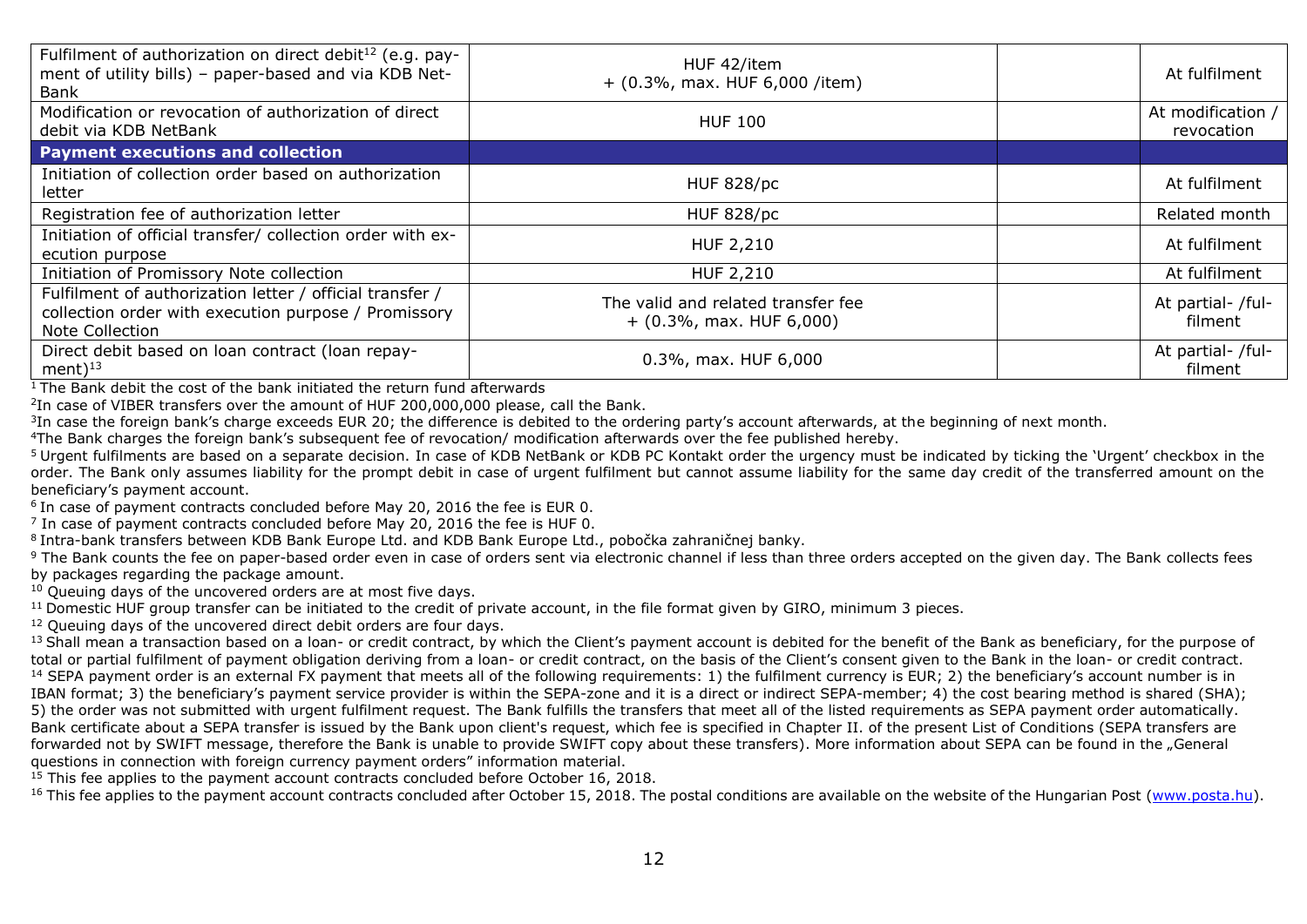The Bank introduces the following promotional offer from 1<sup>st</sup> January 2019: in case of transfer to restricted payment account of Széchenyi Holiday Card (SZÉP card), the "+ (0.3% max. HUF 6,000)" part of transfer fee is not charged at all. The promotional offer is valid until the Bank revokes it unilaterally.

Provisions for payment orders submitted via KDB NetBank service laid down in List of Conditions or in a specific contract concluded between Bank and Client shall apply to fees, amount and calculation formula of fees, due date of fees, applicable exchange rate, cut-off times and fulfillment dates and other conditions for payment orders submitted via KDB API channel.

In case of external HUF transfer initiated via electronic channel the transactional limit is to be HUF 5,000,000,000. Instant domestic HUF payment order can only be sent up to HUF 10 million. Bank can receive instant domestic HUF payment orders of up to HUF 10 million.

#### **Payment order applying conversion shall be fulfilled by the Bank only if the cover of the order and that of the remuneration for the service are available. The Bank is entitled for a collateral which exceeds by up to 10% the amount of payment order and service fee calculated into the currency of the account to be debited. The cover shall be blocked till the fulfilment of payment order.**

Payment transactions regardless of its currency, with or without conversion, provided within the EEA, where both the payer's and the payee's payment service providers are, or the sole payment service provider in the payment transaction is, located therein, the payee pays the charges levied by his payment service provider, and the payer pays the charges levied by his payment service provider. In this case the cost bearing method must be "SHA" (shared).

The modification or revocation of a transfer order to an EEA state is not allowed after its acceptance (processing).

The Bank refuses the presented transfer order – in compliance with the General Terms and conditions regarding payment accounts, payment services and deposits – in case the necessary cover needed for the fulfilment of that and for the debit of the charge is not available on the account determined in the payment order on the takeover day till the end of Opening Hours. In case of such domestic HUF transfer for which the cut-off time is earlier than 16:00, the Bank is entitled to refuse the payment order submitted until the cut-off time for which the necessary cover needed for the fulfilment is not available on the account determined in the payment order at 16:00.

The paper-based HUF payment orders without cover are returned – in lack of other instruction from the customer - by post or rent post-box after two working days counted from the taking over. The customer will be notified within two days in case the foreign currency payment orders initiated via electronic channels are not to be fulfilled due to the lack of cover.

#### <span id="page-12-0"></span>**IV. Electronic Banking Services**

| <b>E-banking service charges</b>                                                                                   | <b>Current account</b> | Due date                      |
|--------------------------------------------------------------------------------------------------------------------|------------------------|-------------------------------|
| KDB Kontakt (Call Center) code request                                                                             | HUF 0                  |                               |
| <b>KDB PC Kontakt Midi service (sales of this product)</b><br>was discontinued from January 13, 2018) <sup>1</sup> |                        |                               |
| Contracting fee                                                                                                    | <b>HUF 5,000+VAT</b>   | Last working day of the month |
| Monthly fee                                                                                                        | HUF 1,436+VAT          | Last working day of the month |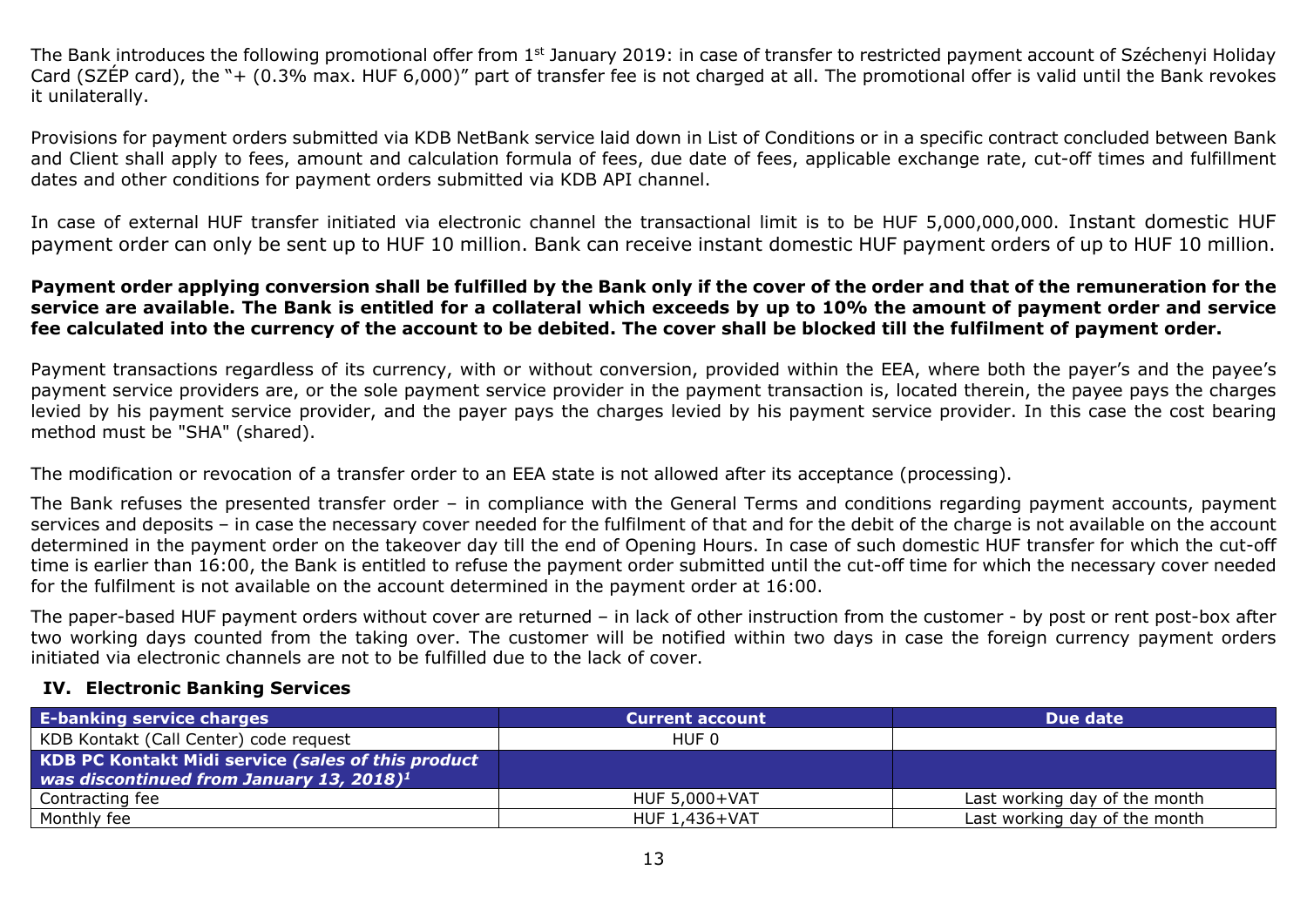| <b>KDB PC Kontakt service1</b>                                                       |                                                                                |                               |
|--------------------------------------------------------------------------------------|--------------------------------------------------------------------------------|-------------------------------|
| Contracting fee                                                                      | <b>HUF 8,840+VAT</b>                                                           | Last working day of the month |
| Monthly fee                                                                          | <b>HUF 2,762+VAT</b>                                                           | Last working day of the month |
| Authentication tool (ViCA) registration fee                                          | Promotional offer (discounted fee):<br>HUF 0/each registered user <sup>2</sup> | At fulfilment                 |
| Replacement of authentication tool (ViCA) (request for<br>new registration password) | Promotional offer (discounted fee):<br>HUF 0/each registered user <sup>3</sup> | At fulfilment                 |
| Reactivation of blocked authentication tool (ViCA) due to<br>the user's fault        | Promotional offer (discounted fee):<br>HUF 0/each registered user <sup>4</sup> | At fulfilment                 |
| <b>KDB NetBank service</b>                                                           |                                                                                |                               |
| KDB NetBank Info package                                                             | HUF <sub>0</sub>                                                               |                               |
| KDB NetBank Active package                                                           | HUF <sub>0</sub>                                                               |                               |
| Authentication tool (ViCA) registration fee                                          | Promotional offer (discounted fee):<br>HUF 0/each registered user <sup>2</sup> | At fulfilment                 |
| Replacement of authentication tool (ViCA) (request for<br>new registration password) | Promotional offer (discounted fee):<br>HUF 0/each registered user $3$          | At fulfilment                 |
| Reactivation of blocked authentication tool (ViCA) due to<br>the user's fault        | Promotional offer (discounted fee):<br>HUF 0/each registered user <sup>4</sup> | At fulfilment                 |
| <b>SMS service (as per account and bankcard)</b>                                     |                                                                                |                               |
| Full SMS service (credits and debits)                                                | HUF 1,436/month                                                                | Last working day of the month |
| Mini SMS service (only debits)                                                       | HUF 1,105/month                                                                | Last working day of the month |
| Bankcard Security SMS (Bankcard debits)                                              | Included in annual fee of the bankcard                                         |                               |

 $\frac{1}{1}$  KDB PC Kontakt Midi service with limited functionality and KDB PC Kontakt Max service with full functionality have been merged into one service from January 13, 2018. The Bank unified the name of KDB PC Kontakt Midi and KDB PC Kontakt Max services under the name of KDB PC Kontakt service accordingly. The Bank only provides the full functionality KDB PC Kontakt service from this day. Clients previously contracted for the KDB PC Kontakt Midi service became eligible for the KDB PC Kontakt service with full functionality under the present applied monthly fee from this day.

<sup>2</sup> The regular fee of this item is one-time HUF 1,500 for the case of first successful registration of a given user. During the promotional period the Bank charges the discounted fee announced in this List of Conditions instead of the regular fee. The promotional offer is valid until the Bank revokes it unilaterally. This fee applies to the KDB NetBank/KDB PC Kontakt service contracts concluded after September 21, 2018, and to those KDB NetBank/KDB PC Kontakt service contracts that concluded prior to this date but was modified bilaterally after September 21, 2018.

 $3$  The regular fee of this item is one-time HUF 1,500/replacement for a given user. During the promotional period the Bank charges the discounted fee announced in this List of Conditions instead of the regular fee. The promotional offer is valid until the Bank revokes it unilaterally. This fee applies to the KDB NetBank/KDB PC Kontakt service contracts concluded after September 21, 2018, and to those KDB NetBank/KDB PC Kontakt service contracts that concluded prior to this date but was modified bilaterally after September 21, 2018.

<sup>4</sup> The regular fee of this item is one-time HUF 1,500/reactivation for a given user. During the promotional period the Bank charges the discounted fee announced in this List of Conditions instead of the regular fee. The promotional offer is valid until the Bank revokes it unilaterally. This fee applies to the KDB NetBank/KDB PC Kontakt service contracts concluded after September 21, 2018, and to those KDB NetBank/KDB PC Kontakt service contracts that concluded prior to this date but was modified bilaterally after September 21, 2018.

Daily maximal limits of transactions given through KDB Kontakt services are HUF 1,000,000; EUR 3,600; USD 5,000. Deposit fixing/breaking, transfer between own accounts: there is no limit.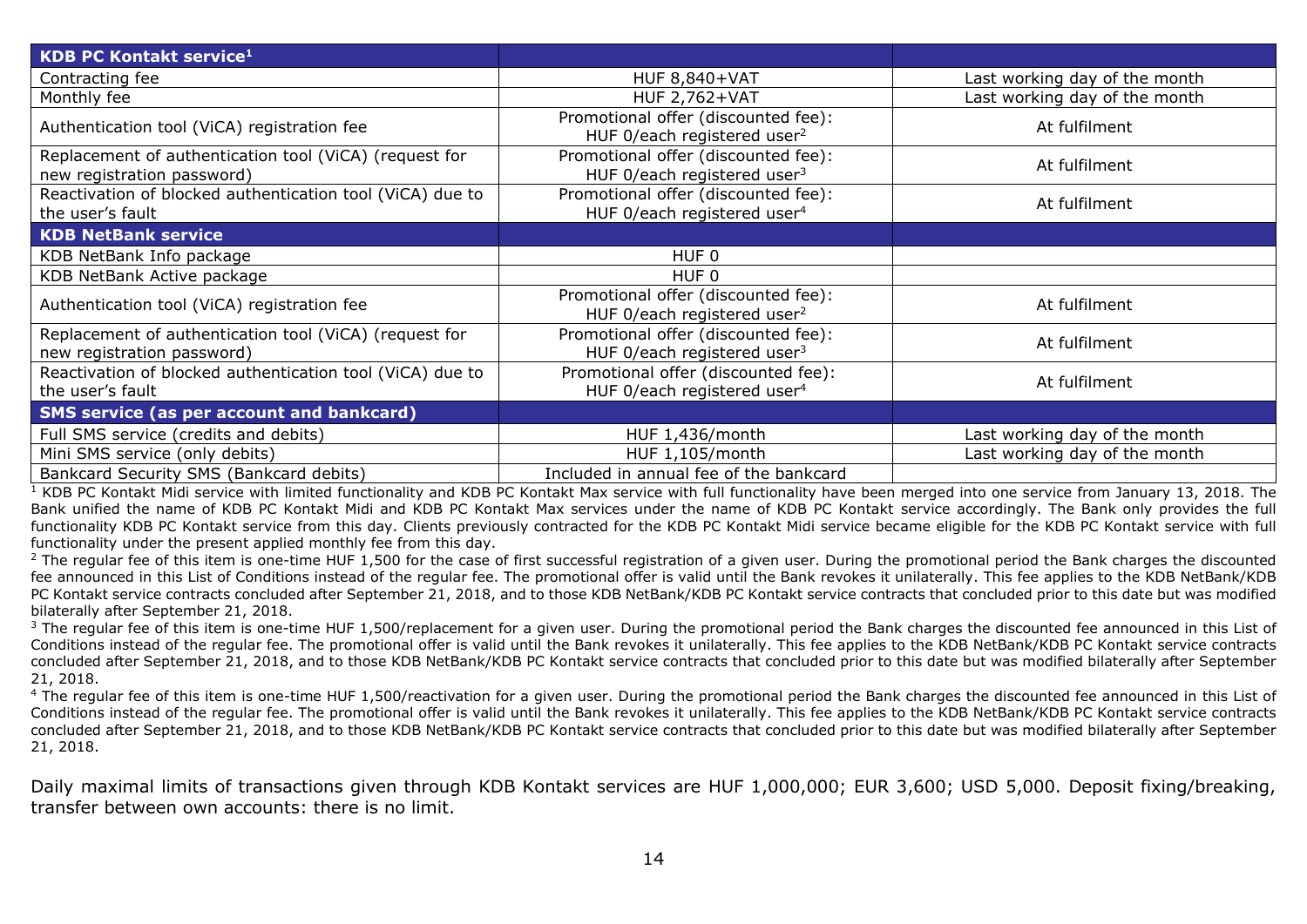## <span id="page-14-0"></span>**V. Conversions and Exchange Rates**

The Bank applies buying rate in case the account to be debited is a foreign exchange account and selling rate in case the account to be debited is a HUF account for transfer between foreign exchange and HUF accounts. For transfers between accounts managed in different foreign exchanges (e.g. USD and EUR accounts) - in case the Bank does not apply cross-currency exchange rates – the exchange will be made as follows: the amount to be debited is to be exchanged to HUF on buying rate and then the HUF amount is to be converted on selling rate of the foreign exchange in which the account to be credited is managed.

The conversion is made by usage of buying rate in case of credit foreign exchange amount onto HUF account and selling rate in case of credit HUF onto foreign exchange account.

In case of cash desk transactions the foreign currency payment-in to HUF account and HUF payments from foreign currency account is converted on buying rate and the HUF payment-out to foreign currency account and foreign currency payment-out from HUF account is converted on selling rate.

### *Referential exchange rates fixed by the Bank:*

#### **1. Cash exchange rate**

Exchange rate applied in case of conversion at cash-desk and T-day (prompt) conversion between accounts of different clients of the Bank, during Cash-Desk Hours.

**Cancellation of executed conversion** can be made by a reversal transaction only at buying cash exchange rate valid for the given currency during Cash-Desk Hours on the same day on basis of the written claim of the client.

Exchange rates are fixed banking day between 8:00-8:30 a.m., but if reasonable by market exchange rate movements, **more exchange rate fixing can be made within one day** (the rate valid at the time of taking over the order shall be applied for). Exchange rate is valid from its publication until the next fixing.

## **2. Account conversion rate – (T day)**

Exchange rate applied in case of

- a) T-day (prompt) conversion between the clients' own accounts, or
- b) HUF credit of foreign exchange amounts arriving on HUF accounts from outside of the Bank or
- c) foreign exchange credit of HUF amounts arriving on foreign exchange accounts from outside of the Bank or
- d) Domestic payment transactions sent via electronic channels involving only one currency conversion between EUR and HUF;
- e) Internal payment transactions involving only one currency conversion between EUR and HUF;
- f) intra-EEA payment transactions involving only one currency conversion between EUR and HUF, provided that the conversion is carried out in Hungary and the intra-EEA transfer takes place in EUR.

In case of transactions determined in point f) the account conversion rate published at first on the next banking day shall be applied regarding the orders forwarded from 09:30 a.m..

**Cancellation of executed conversion** can be made by a reversal transaction only at a market exchange rate given by the Bank (Treasury) on basis of the written claim of a client or in case the client has a valid KDB Kontakt service contract than via call center after electronic identification.

Exchange rates are fixed banking day between 8:00-8:30 a.m. and between 4:00-4:30 p.m., but if reasonable by market exchange rate movements, **more exchange rate fixing can be made within one day** (the rate valid at the time of processing of the order shall be applied for). Exchange rate is valid from its publication until the next fixing.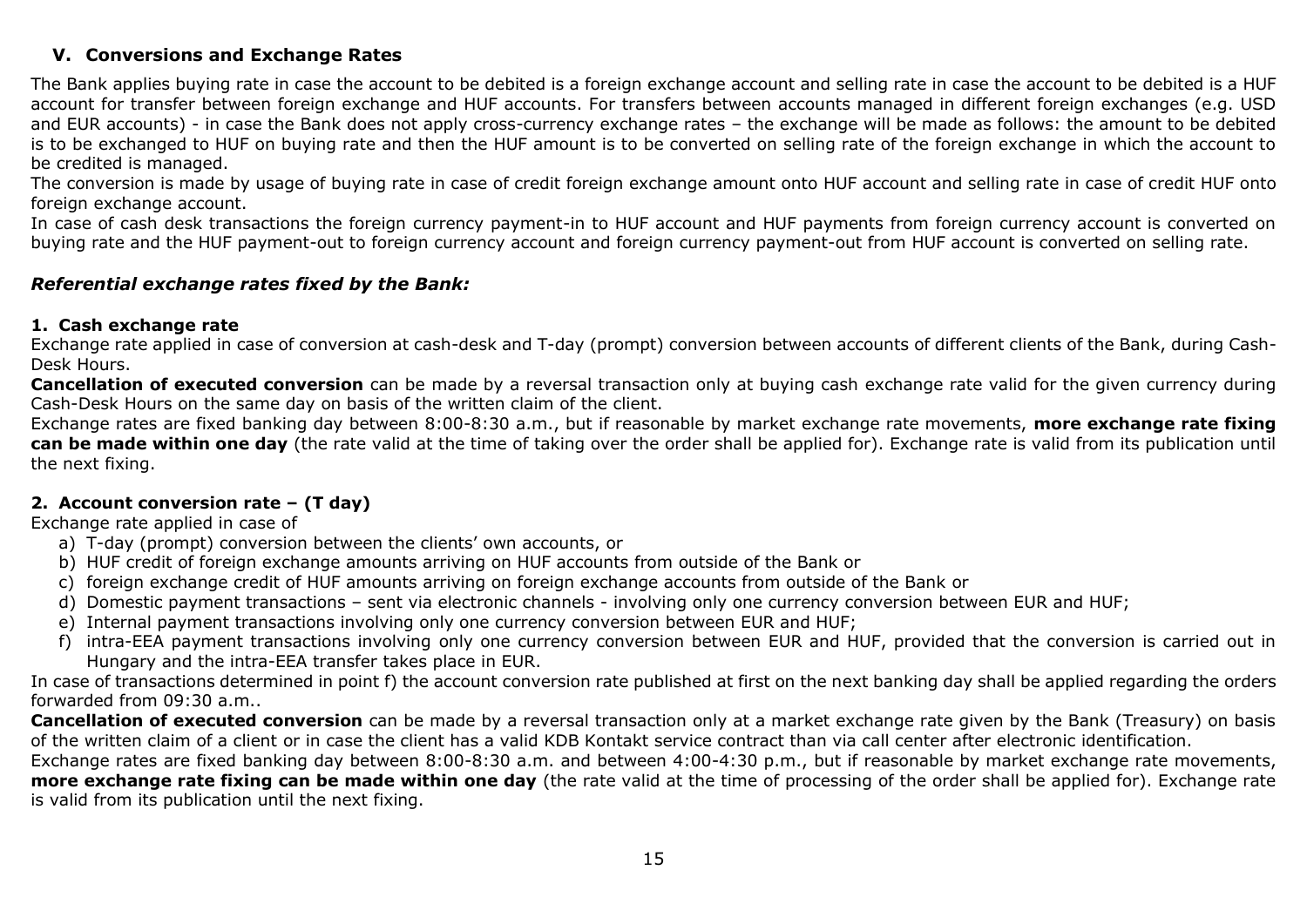### **3. Foreign exchange rate – (T+2 rate)**

Exchange rate - valid for T+2 day fixed by the Bank on the day of order - applied for spot day (T+2 day) conversions between accounts.

**The orders' cut-off time** is defined by the point "Execution of Payment Orders" of present List of Conditions.

**Cancellation of executed conversion** can be made by a reversal transaction only on basis of a written claim or claim sent in via KDB NetBank/ KDB PC Kontakt after electronic identification

 $\circ$  till 9.30 a.m. – at original exchange rate

 $\circ$  after 9.30 a.m. – at valid market exchange rate fixed by the Bank (Treasury)

Exchange rates are fixed banking day between 10:30-11:00 a.m. **There is only one foreign exchange rate fixing in a day.** Exchange rate is valid from its publication until the next fixing.

#### **4. Special exchange rate fixing**

The Clients of the Bank are entitled to ask for a special exchange rate if the amount of the conversion order is at least EUR, USD 50,000 (or equivalent in other currency) or over within open hours (MON-THU: 9.00-15.00, FRI: 9.00-14.30).

(The difference of special exchange rate from the announced rates can be positive or negative as it is quoted on basis of actual market prices) If – for the request of the Client – the Bank offers a special exchange rate, the Bank is only obliged to transact on the offered special exchange rate if before the transaction the cover amount needed for the conversion is available on the debitable account, and the Client freely disposes over the cover amount. In lack of this condition, the special exchange rate offered by the Bank is only for information purpose, on which Bank is not obliged to execute the conversion. The settlement date can be chosen by the client: T, T+1 or T+2.**Cancellation of executed conversion** can be made by a reversal transaction only on basis of a written claim or claim sent in via KDB NetBank/ KDB PC Kontakt at valid market exchange rate fixed by the Treasury.

### <span id="page-15-0"></span>**VI. Cash services**

| <b>HUF</b>                                                                                                      |                                                 |                                                  |                                               | <b>Exchange</b><br>rate | Due date      |
|-----------------------------------------------------------------------------------------------------------------|-------------------------------------------------|--------------------------------------------------|-----------------------------------------------|-------------------------|---------------|
| Cash deposit                                                                                                    |                                                 | 0.05 % min. HUF 200                              |                                               |                         | At fulfilment |
| Chief Cash Desk ser-                                                                                            | HUF 30,000,000-59,999,999                       |                                                  | $0.2\%$                                       |                         | At fulfilment |
| vice fee $1$                                                                                                    | HUF 60,000,000 -                                |                                                  | 0.3%                                          |                         |               |
| Cash deposit on capital account                                                                                 |                                                 |                                                  | HUF 0                                         |                         |               |
|                                                                                                                 | Bulk cash deposit- minimum amount HUF 1,000,000 |                                                  | 0.25%                                         |                         | At fulfilment |
| Cash deposit on depository account <sup>4</sup>                                                                 |                                                 | HUF 0                                            |                                               |                         |               |
| Separate charge for coin processing in case of de-<br>posit/withdrawal of more than 15 coins per day            |                                                 | HUF 2/coin                                       |                                               |                         | At fulfilment |
| Interchange of banknotes (exchange) <sup>5</sup>                                                                |                                                 | 3% of the nominal value of<br>the paid banknotes | 10% of the nominal value of<br>the paid coins |                         | At fulfilment |
| Interchange of coins (exchange) <sup>5</sup>                                                                    |                                                 |                                                  | 10% of the nominal value of the changed coins |                         | At fulfilment |
| Extra charge payable in case cash deposit of banknotes<br>smaller than HUF 10,000 exceed 50 pieces <sup>2</sup> |                                                 | HUF 10/pc                                        |                                               |                         | At fulfilment |
| Cash withdrawal from depository account <sup>4</sup>                                                            |                                                 | HUF 0                                            |                                               |                         |               |
| Cash withdrawal                                                                                                 |                                                 | 0.20% min. HUF 300 + 0.6%                        |                                               |                         | At fulfilment |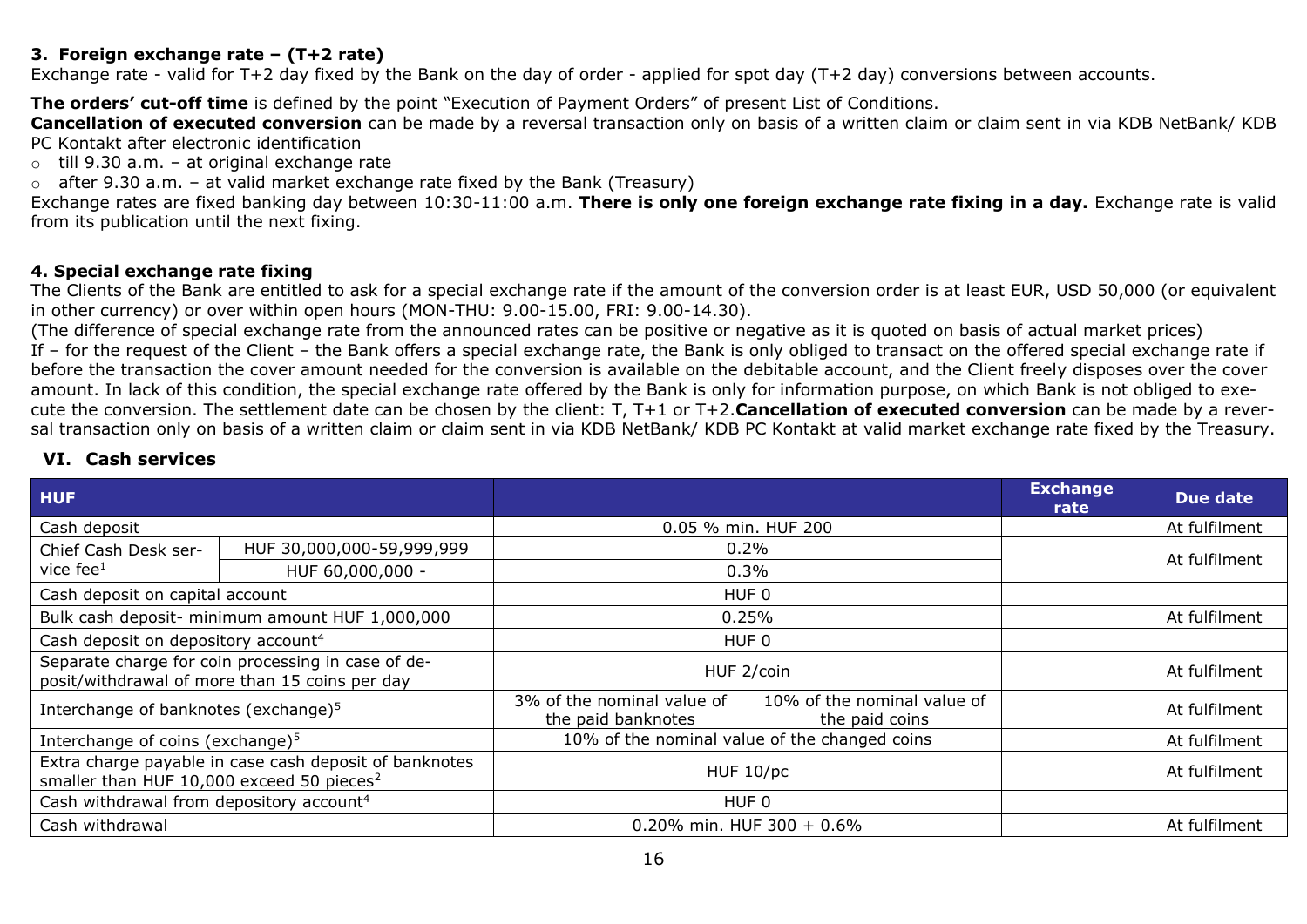| Other currency <sup>3</sup>                                                                                          |                            |                                              |                 |               |
|----------------------------------------------------------------------------------------------------------------------|----------------------------|----------------------------------------------|-----------------|---------------|
| Cash deposit                                                                                                         |                            |                                              |                 |               |
|                                                                                                                      | <b>Till EUR/USD 25,000</b> | 0.25% min. EUR 1                             |                 | At fulfilment |
| USD / EUR                                                                                                            | Over EUR/USD 25,000        | $0.5 \%$                                     | Acc. conv. rate |               |
| CHF / GBP                                                                                                            | <b>Till CHF/GBP 25,000</b> | 0.5% min. EUR 2                              | Acc. conv. rate | At fulfilment |
|                                                                                                                      | Over CHF/GBP 25,000        | $1\%$                                        |                 |               |
| Chief Cash Desk service fee <sup>1</sup>                                                                             | EUR/USD 100,000-199,999    | 0.2%                                         |                 | At fulfilment |
|                                                                                                                      | Over EUR/USD 200,000       | 0.3%                                         |                 |               |
| Cash deposit on capital account                                                                                      | EUR <sub>0</sub>           |                                              |                 |               |
| EUR/USD cash process charge over 100 pcs of bank-<br>notes <sup>2</sup>                                              | EUR $0.1$ /pc              |                                              | Acc. conv. rate | At fulfilment |
| Bulk cash deposit - min. amount CHF/EUR/GBP/USD                                                                      | EUR/USD                    | 0.3%                                         |                 | At fulfilment |
| 4,000                                                                                                                | CHF/GBP                    | 0.6%                                         |                 |               |
| Extra charge payable in case cash deposit of banknotes<br>smaller than EUR/CHF/USD 50 exceeds 50 pieces <sup>2</sup> |                            | EUR 0.1/pc                                   | Acc. conv. rate | At fulfilment |
| <b>Cash withdrawal</b>                                                                                               |                            |                                              |                 |               |
| USD / EUR                                                                                                            | 0.5% min. EUR $2 + 0.6%$   |                                              | Acc. conv. rate | At fulfilment |
| Other currency                                                                                                       | 0.75% min. EUR $2 + 0.6%$  |                                              | Acc. conv. rate | At fulfilment |
| <b>Other fees</b>                                                                                                    |                            |                                              |                 |               |
| Process charge of night safety box                                                                                   |                            | Same as fee of bulk cash deposit process fee |                 | At fulfilment |

 $1$ Cash transactions started within two hours shall be considered as one transaction from the fee point of view.

<sup>2</sup> Calculated and debited by client, by day

<sup>3</sup> Foreign currency coin pay-in and withdrawal is not possible.

<sup>4</sup>For lawyers, notaries, executors in compliance with the related legal regulation

<sup>5</sup>Detailed regulations regarding the exchange of banknotes and coins are included in the Bank's "Announcement on the replacement and exchange of bank notes and coins".

The Bank provides cash services exclusively in currency HUF, CHF, EUR, GBP and USD.

The Bank has the right to reject the cash payments-in over HUF 10,000,000 or 50,000 USD/EUR due to lack of sufficient capacity for processing and storing.

#### **1. Preliminary notice for cash request**

Cash withdrawals within one day over HUF 1 million or equivalent FCY are to be announced to Bank one business day in advance by fax. In case of over HUF 10 Mio or equivalent FCY, the request has to be made 2 business days before. We only accept the written orders with authorised signature on the required day up to 10 a.m. Even if the customers do not pick up the cash on the ordered day, the bank charges their account with the withdrawal fee. In case of cash withdrawal in FCY, different from HUF, USD and EUR, we request a 3-day notice. In urgent case the client can withdraw money according to the single judgement of the Bank with an additional extra withdrawal fee, which is 0,2% for HUF and 0,5% for FCY.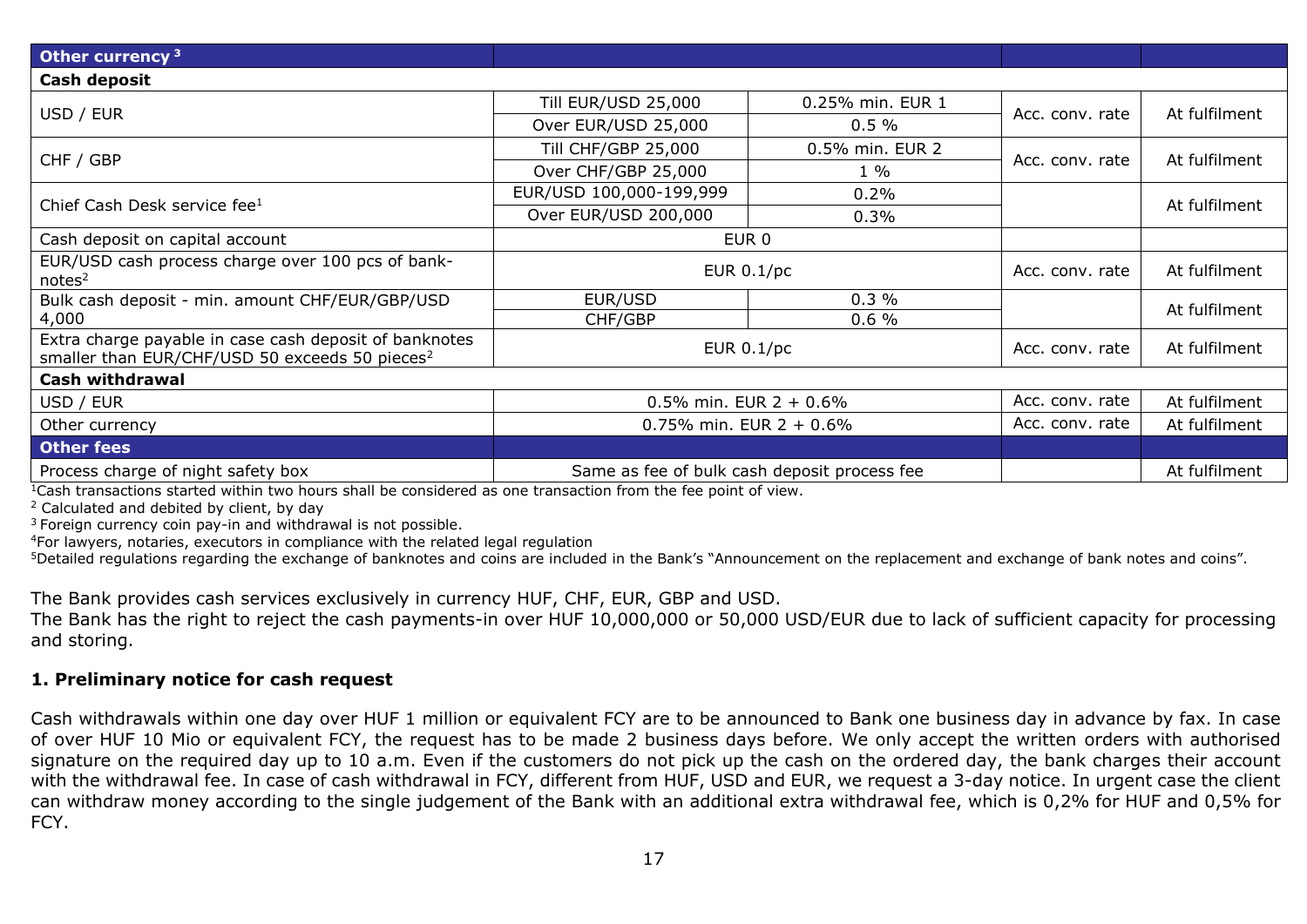The Bank keeps the right of rejection taking coins in foreign currencies.

## **2. Deposit Services**

Interest rates are contained in the valid Announcement on Deposit Interest Rates of the Bank which is an inseparable part of the Condition List and can be found in customer service areas and on website of the Bank. In case the interest rates published in the Announcement on Deposit Interest Rates are connected to referential interest rates the Bank has the right to modify the announced interest rates in case of any change in the referential rate. The Bank shall publish the new Announcement on Deposit Interest Rates one day prior to coming into force on its website and in open areas. In any other cases the point I.1 is to be the relevant.

- The Bank keeps the right of interest changing.
- The interest are stipulated per annum, their settlement is as follows:
	- $\triangleright$  In case of current account quarterly, on the last working day of the quarter of year.
	- $\triangleright$  In case of term deposit at the end of the term
	- The first day of computation of interest rate is the day of the crediting to the account. The last day of computation is the calendar day preceding the day of the maturity/early-termination.
- To make term deposit opening of a current account is necessary.
- In case of cancellation of a term deposit the Bank calculates sight deposit interest rate valid at cancellation from the last rollover date.
- In case of term deposit partly cancellation is not possible.

Calculation method of interest: interest = (Fixed amount  $*$  number of days  $*$  interest rate)/(360 $*100$ )

| Letters of Credit <sup>1</sup>                                                                                      |                                                 |
|---------------------------------------------------------------------------------------------------------------------|-------------------------------------------------|
| Import                                                                                                              |                                                 |
| Opening/increasing a Letter of Credit after each started month for the full period <sup>2</sup>                     | 0.12%, min. EUR 30                              |
| Other amendment not concerning the amount of the Letter of Credit <sup>2</sup>                                      | <b>EUR 25</b>                                   |
| Availment                                                                                                           | 0.20%, min. EUR 25                              |
| Payment of the amount of Availment <sup>2</sup>                                                                     | 0.15%, min. EUR $10 + (0.3\%$ , max. HUF 6,000) |
| Cancellation                                                                                                        | <b>EUR 25</b>                                   |
| Export <sup>2</sup>                                                                                                 |                                                 |
| Pre-advising                                                                                                        | EUR <sub>5</sub>                                |
| Advising without our engagement                                                                                     | 0.15%<br>min. EUR 25<br>max. EUR 500            |
| Confirming an L/C charged additionally, for the whole period of our engagement, rate per month or a<br>part thereof | 0.12%, min. EUR 25                              |
| Other amendment not concerning the amount of the Letter of Credit                                                   | <b>EUR 25</b>                                   |
| Availment                                                                                                           | 0.20%, min. EUR 25                              |
| Cancellation                                                                                                        | <b>EUR 25</b>                                   |
| $\overline{\phantom{a}}$                                                                                            |                                                 |

## <span id="page-17-0"></span>**VII. Trade finance**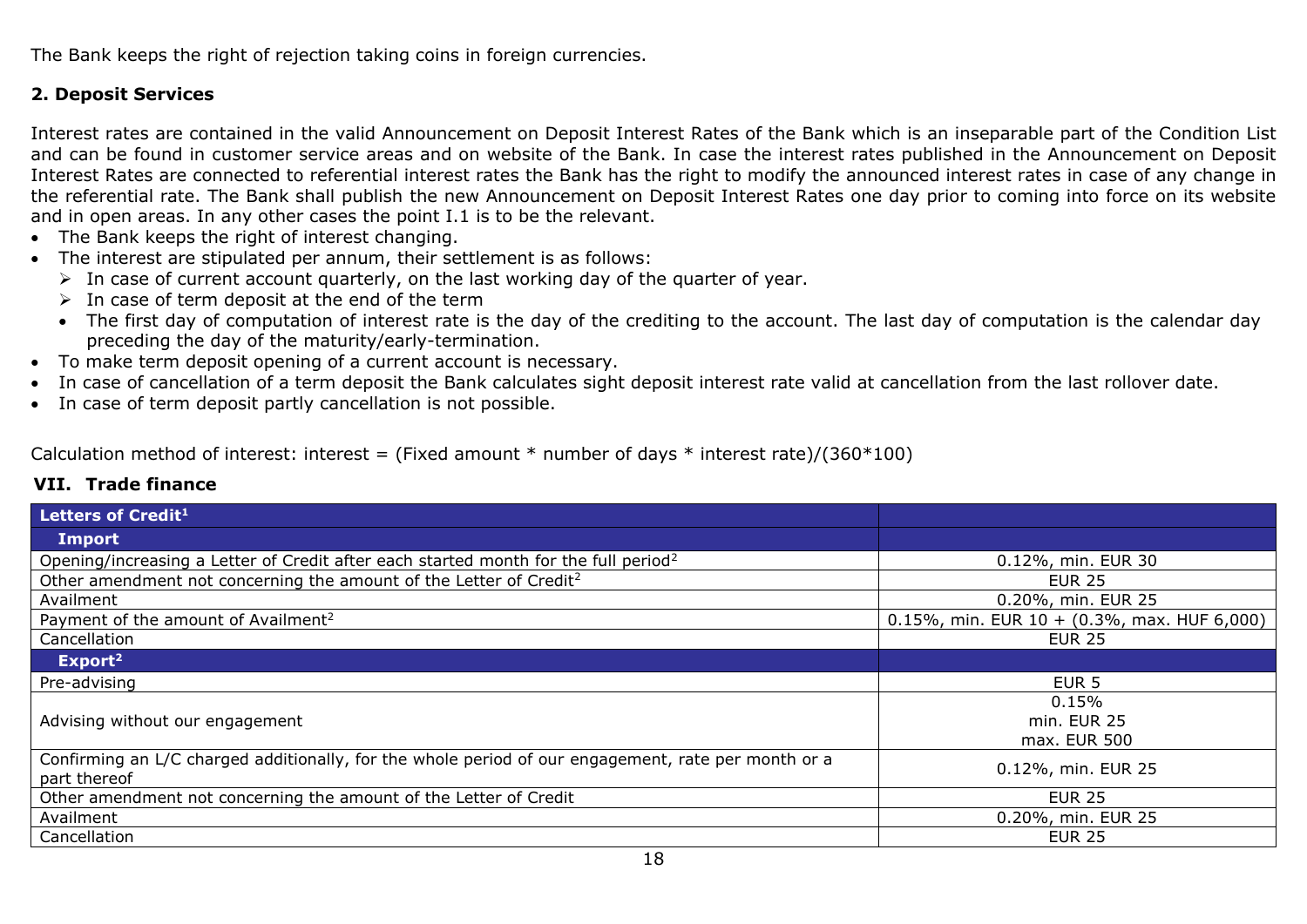| Forwarding an L/C to another Bank                                                                      | HUF 15,000/EUR 60                                          |
|--------------------------------------------------------------------------------------------------------|------------------------------------------------------------|
| Discounting of endorsable documents                                                                    | On basis of special agreement                              |
| <b>Documentary Collection<sup>2</sup></b>                                                              |                                                            |
| Clean collection (cheque, Bill of Exchange)                                                            | 0.25%, min. EUR 15                                         |
| Delivery of collection documents against payment or acceptance of a Bill of Exchange                   | 0.25%, min. EUR 15                                         |
| Giving of document without payment, collection cancellation                                            | 0.10%, min. EUR 15                                         |
| Release of goods sent to our address or disposal                                                       | 0.30%, min. EUR 15                                         |
| Cancellation                                                                                           | 0.125%, min. EUR 15                                        |
| Correspondence                                                                                         | <b>EUR 15</b>                                              |
| Modification (extension)                                                                               | <b>EUR 15</b>                                              |
| Forwarding the collection to other bank                                                                | <b>EUR 15</b>                                              |
| Guarantees <sup>2,3</sup>                                                                              |                                                            |
| Advising a guarantee/liability without our engagement                                                  | 0.15 %, min. HUF 15,000                                    |
| Issuing and increasing of a guarantee by us for the whole period of validity, after each started month | 0.15 %, min. HUF 15,000                                    |
| Commission of claimed guarantee                                                                        | 0.20 %, min. HUF 50,000 +<br>$(0.3\%$ , max. HUF $6,000$ ) |
| Modification (in case it does not concern the amount of the guarantee), cancellation                   | <b>EUR 20</b>                                              |
| Issuance of guarantee with a text different from our bank's usage                                      | HUF 15,000 / EUR 60                                        |
| Other fees connecting to trade finance                                                                 |                                                            |
| Posting fee                                                                                            |                                                            |
| Domestic                                                                                               | EUR <sub>3</sub>                                           |
| Inside Europe                                                                                          | <b>EUR 10</b>                                              |
| Outside Europe                                                                                         | <b>EUR 15</b>                                              |

 $1$  Subject to the latest issue of Uniform Rules issued by the International Chamber of Commerce, Paris. In case of discrepant documents an extra EUR 50 is to be debited.

<sup>2</sup> The Bank presently does not charge communication fee above the stipulated commission.

<sup>3</sup> Except for guarantees substituting Documentary Credits for which the commission table for Letters of Credit is relevant.

In case of opening of a Letter of Credit the commissioner must fix a term deposit in the amount of 105% of the Letter of Credit for the full tenor. (In case of postponed payment the cover must be fixed till the date following the due date of last payment) In case of the currency of the deposit being in collateral is different; the amount of the cover shall reach 120% of the Letter of Credit amount.

The Bank undertakes to issue guarantees within 3 working days.

#### <span id="page-18-0"></span>**VIII. Method of raising complaints**

We do our best to have our customers satisfied with our services. On the contrary, a complaint can arise which is to be solved by our colleagues within the shortest time. In case it is not possible, our customers can raise complaints by phone (+36 1 473 4440, +36 1 374 9990, between 7 a.m. and 8 p.m. on working days), via telefax (+36 1 328 5411), in an e-mail [\(complaint@kdbbank.eu\)](mailto:complaint@kdbbank.eu), in a postal letter (address: 1054 Budapest, Bajcsy-Zsilinszky street 42-46.) or personally in our branch offices. In case the Bank does not give **satisfactory solution, the complaint can be given to the National Bank of Hungary through** internet [\(ugyfelszolgalat@mnb.hu\)](mailto:ugyfelszolgalat@mnb.hu) or in a postal letter (H-1534 Budapest BKKP P. O. Box 777.)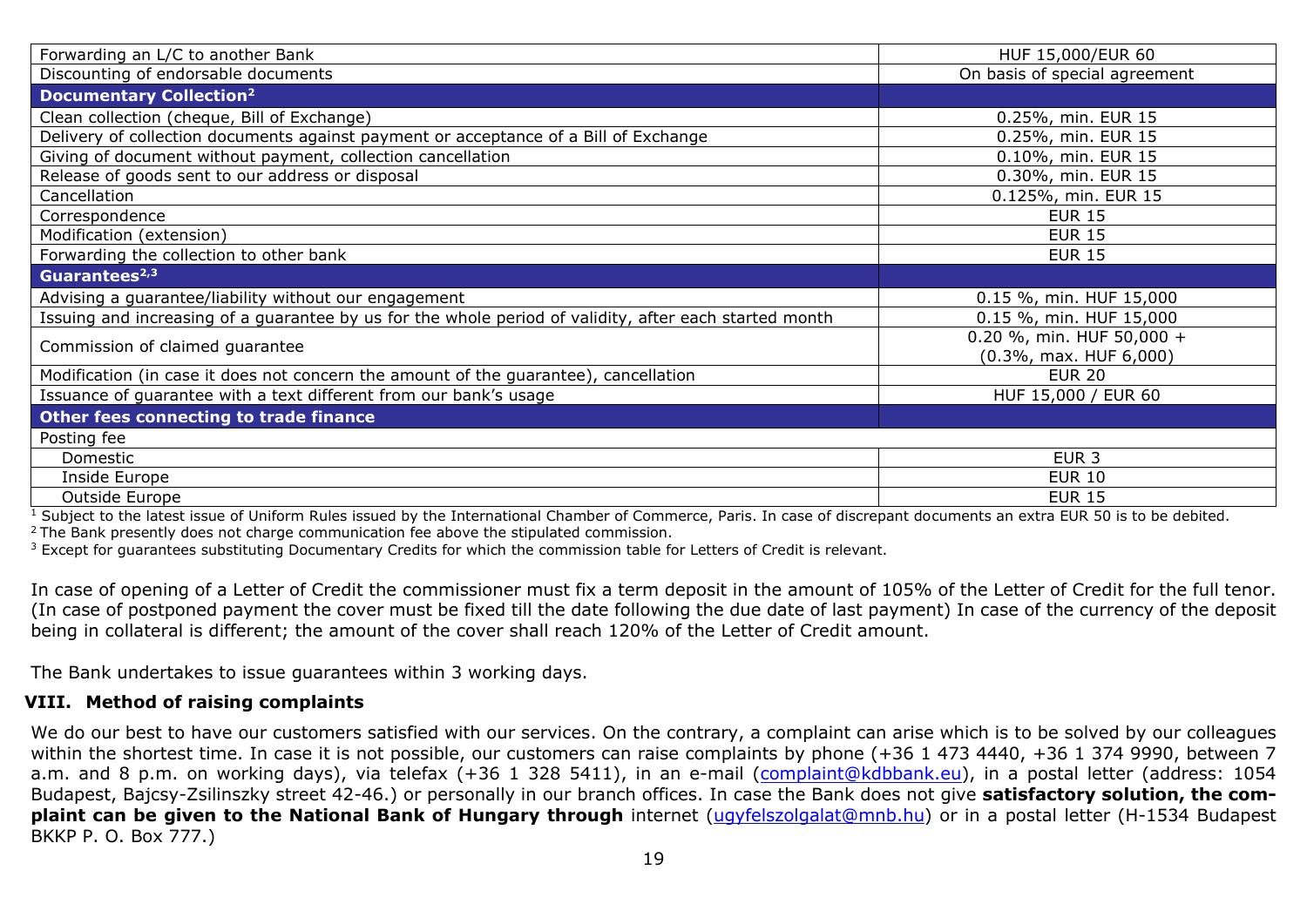## <span id="page-19-0"></span>**IX. VISA CHIP Business Card**

| <b>Account currency</b>                                                       | <b>HUF, EUR, USD</b>                   | <b>Due date</b>                                                          |
|-------------------------------------------------------------------------------|----------------------------------------|--------------------------------------------------------------------------|
| Card issuance fee                                                             | HUF 13,500                             | 1 <sup>st</sup> working day in the month after pro-<br>ducing            |
| Yearly fee from the 2nd year                                                  | HUF 13,500                             | 1 <sup>st</sup> working day in 13 <sup>th</sup> month after is-<br>suing |
| Bankcard take over in our bank's branch offices                               | HUF <sub>0</sub>                       |                                                                          |
| Postal charges of bankcard / PIN code to inland                               | <b>HUF 940</b>                         |                                                                          |
| Postal charges of bankcard / PIN code abroad                                  | by FedEx / Hungarian Post tariff       |                                                                          |
| Storage of bankcard / PIN code                                                | HUF 200/month                          |                                                                          |
| Charges of repeated posting of bankcard / PIN<br>code                         | HUF 1,000                              |                                                                          |
| Card reissue fee                                                              | HUF 2,000                              | At fulfilment                                                            |
| Reprint of PIN code                                                           | <b>HUF 500</b>                         | At fulfilment                                                            |
| Card expiration date                                                          | 3 years                                |                                                                          |
| Card emergency issuance fee (10 working<br>days)                              | HUF 3,500                              | At fulfilment                                                            |
| Bankcard cancellation fee                                                     | HUF 0                                  | At fulfilment                                                            |
| Min. opening balance <sup>1</sup>                                             | HUF 50,000                             |                                                                          |
| 24-hour cash withdrawal limit <sup>2</sup> (default setting)                  | HUF 200,000 / EUR 800 / USD 1,000      |                                                                          |
| Maximum available 24-hour cash withdrawal<br>limit <sup>2</sup>               | HUF 1,000,000 / EUR 4,000 / USD 5,000  |                                                                          |
| 24-hour cash withdrawal transaction limit <sup>2</sup> (de-<br>fault setting) | 3 pcs                                  |                                                                          |
| Maximum available 24-hour cash withdrawal<br>transaction limit <sup>2</sup>   | 6 pcs                                  |                                                                          |
| 24-hour purchase limit <sup>2</sup> (default setting)                         | HUF 200,000 / EUR 800 / USD 1,000      |                                                                          |
| Maximum available 24-hour purchase limit <sup>2</sup>                         | HUF 2,000,000 / EUR 8,000 / USD 10,000 |                                                                          |
| 24-hour purchase transaction limit <sup>2</sup> (default<br>setting)          | 10 <sub>pcs</sub>                      |                                                                          |
| Maximum available 24-hour purchase transac-<br>tion limit <sup>2</sup>        | 20 pcs                                 |                                                                          |
| 24-hour virtual limit <sup>3</sup>                                            | HUF 75,000 / EUR 250 / USD 300         |                                                                          |
| Maximum available 24-hour virtual limit <sup>3</sup>                          | HUF 400,000 / EUR 1,600 / USD 2,000    |                                                                          |
| 24-hour virtual transaction <sup>3</sup> limit                                | 3 pcs                                  |                                                                          |
| Maximum available 24-hour virtual transaction <sup>3</sup><br>limit           | 10 <sub>pcs</sub>                      |                                                                          |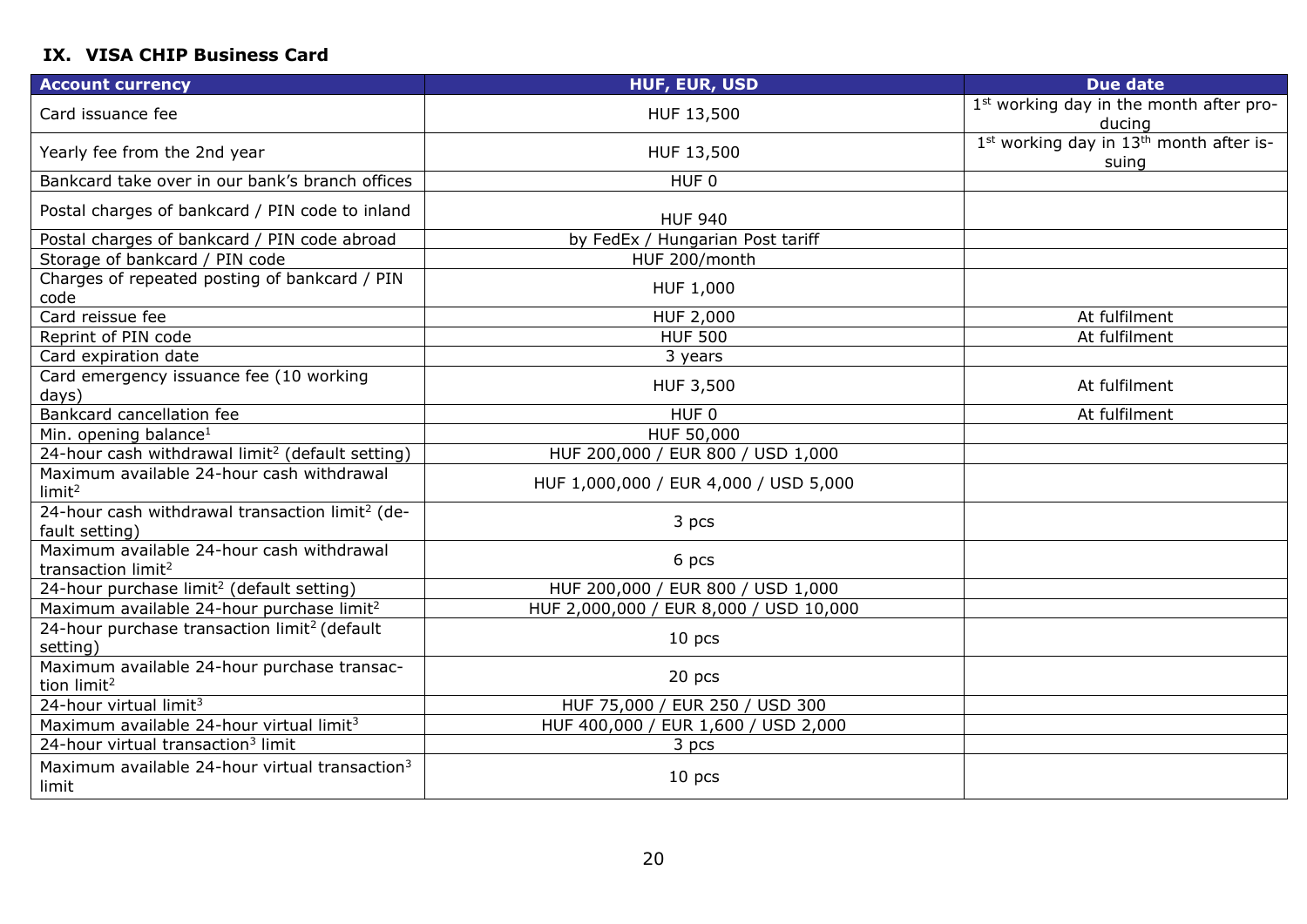| <b>Transaction fees</b>                                                                    |                                                                 |                                                |
|--------------------------------------------------------------------------------------------|-----------------------------------------------------------------|------------------------------------------------|
| <b>General transactions</b>                                                                |                                                                 |                                                |
| Purchase <sup>4</sup>                                                                      | Special offer: HUF $0 + 0.3\%$ , max. HUF 800/year <sup>5</sup> | The debit date of transaction amount           |
| Cash withdrawal in own ATM                                                                 | HUF 200 + 0.20% min. HUF 400 (+ 0.6%)                           | The debit date of transaction amount           |
| Cash withdrawal in other domestic ATM <sup>6</sup>                                         | HUF 200 + 0.20% min. HUF 600 (+ 0.6%)                           | The debit date of transaction amount           |
| Cash withdrawal abroad in ATM (except EUR<br>cash withdrawal abroad in EEA country in ATM) | HUF $1,200 + 0.10\% + 0.6\%$                                    | The debit date of transaction amount           |
| EUR cash withdrawal abroad in EEA country in<br>ATM                                        | HUF 200 + 0.20% min. HUF 600 (+ 0.6%)                           | The debit date of transaction amount           |
| Limit modification fee                                                                     | <b>HUF 150</b>                                                  | 1 <sup>st</sup> working day after modification |
| Balance inquiry in Hungary                                                                 | <b>HUF 50</b>                                                   | The date after inquiry                         |
| <b>Special transactions</b>                                                                |                                                                 |                                                |
| Cash withdrawal on POS in other bank or Post<br>office                                     | HUF 300 + 0.50% min. HUF 500 (+ 0.6%)                           | The debit date of transaction amount           |
| Cash withdrawal abroad on POS (except EUR<br>cash withdrawal abroad in EEA country on POS) | HUF 2,000 + 0.10% + 0.6%                                        | The debit date of transaction amount           |
| EUR cash withdrawal abroad in EEA country on<br>POS                                        | HUF 300 + 0.50% min. HUF 500 (+ 0.6%)                           | The debit date of transaction amount           |
| <b>Other fees</b>                                                                          |                                                                 |                                                |
| Emergency card replacement                                                                 | <b>EUR 220</b>                                                  | At fulfilment                                  |
| Emergency cash advance                                                                     | EUR 170 (max. 1,000 USD can be taken)                           | At fulfilment                                  |
| Receding from emergency card replacement or<br>cash withdrawal                             | <b>EUR 55</b>                                                   |                                                |
| Copy of sales receipt                                                                      | HUF 5,000                                                       |                                                |
| <b>Extra services and their fees</b>                                                       |                                                                 |                                                |
| Card security SMS                                                                          | Included                                                        |                                                |

 $1$ <sup>1</sup> The Bank may require additional security deposit for the card issues.

<sup>2</sup>LIMIT can be modified upon customer's request as follows only in case of valid card security SMS control:

- Duplicate default settings are available without time limit
	- o Limit rising over the double of default settings but at most up to the maximum limit defined by the present List of Condition can be requested only for 15 days long period. After this period the default settings is to be enter into force.
	- o Over the maximum limit defined by the present List of Condition the Bank has the right to permit individually at most for 24 hours the Client's written application on limit increase presented 1 working day before.
	- o Lower limits can be requested without any time limit.

Limit modification possibilities (only during the working hours):

- via KDB Kontakt (+36 1 473 4440, +36 1 374 9990)
- via KDB NetBank (limited)
- in written form, applied in the KDB Branches

 $3A$  transaction during which the bankcard physically does not participate in, the bankcard holder provides the bankcard data verbally, in written or electronic way needed for fulfillment of transaction to the merchant. Virtual transaction can be done in letter, by phone (Mo/To transaction) or by purchase via internet (payment settlement of goods or services).

<sup>4</sup> The applied exchange rate is defined by the 9.9 point of the General Terms and Conditions Regarding VISA CHIP Debit Card.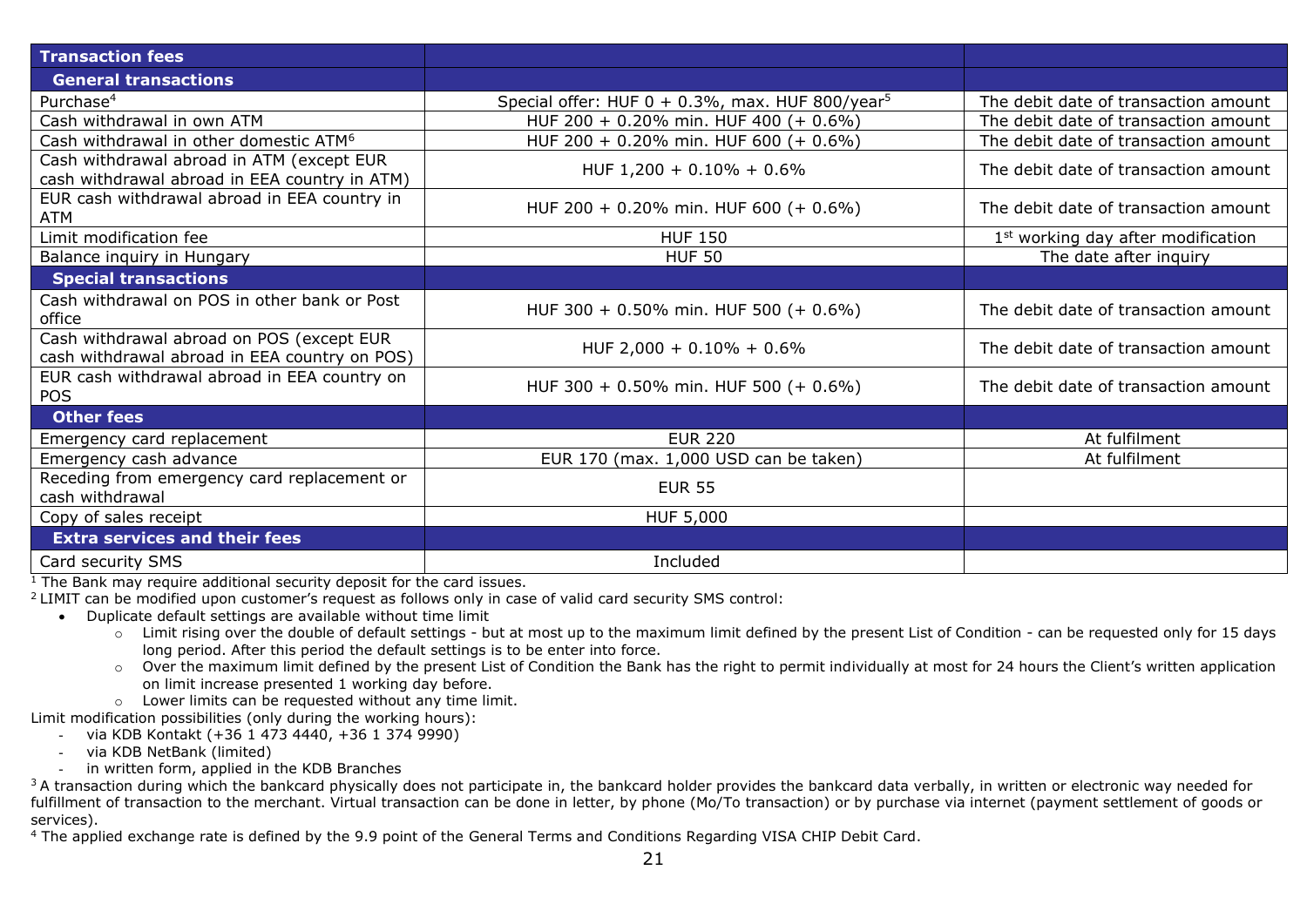$5$  The regular fee of the transaction is HUF 0 + 0.3% max. HUF 6.000. The Bank charged the discounted fee announced in List of Conditions instead of regular fee. The special offer is valid until withdrawal. From calculation point of view the renewed and replaced cards are considered as same cards. Same card means the new card issued for the same cardholder in case of lost or stolen and/or expired cards, attached to the same payment account with same card product.

<span id="page-21-0"></span><sup>6</sup> In case of domestic cash withdrawal in foreign currency from other bank's ATM the fee defined for the cash withdrawal from ATM abroad shall be applied.

#### **X. OBA Separated Deposit Account for deposits governed by Section 214/A of Act CCXXXVII of 2013.<sup>1</sup>**

#### **Account Keeping Services**

| <b>Separated Deposit Account</b>                      | <b>HUF</b>  | FCY <sup>3</sup> | Due date |
|-------------------------------------------------------|-------------|------------------|----------|
| Account opening <sup>2</sup>                          | HUF 0       | EUR 0            |          |
| Account maintenance fee                               | HUF 0/month | EUR 0/month      |          |
| Account closing                                       | HUF 0       | EUR <sub>0</sub> |          |
| <b>Statement/account movement</b>                     |             |                  |          |
| E-statement for clients with KDB NetBank <sup>4</sup> | HUF 0       | EUR <sub>0</sub> |          |

### **Financial Services<sup>5</sup>**

| <b>Internal transfers</b>       |       | <b>Exchange rate</b> | Due date |
|---------------------------------|-------|----------------------|----------|
| <b>HUF</b>                      |       |                      |          |
| I Transfer between own accounts |       |                      |          |
| Paper-based order               | HUF 0 |                      |          |
| <b>Foreign exchange</b>         |       |                      |          |
| Transfer between own accounts   |       |                      |          |
| Paper-based order               | EUR 0 |                      |          |

 $14$  According to the Section 214/A of Act CCXXXVII of 2013, the National Deposit Insurance Fund (OBA) shall pay compensation above the 100,000 euro limit specified in Subsection (1) of Section 214, up to 50,000 euro additionally, to natural persons for eligible deposits, provided that they were transferred to a **separated deposit account** during a 3 month period before the day of the opening of the compensation procedure and if the origin of the funds is verified to the Bank by way of the means specified in the Act. Client is entitled the 50,000 euro additional compensation amount, if the origin of the amount to be deposited can be:

#### In case of private persons:

- − the sale of residential property, or the sale of lease rights or any right of tenancy,
- − benefits received upon the termination of employment or upon retirement,
- − insurance benefits, or
- − compensation received for criminal injuries or wrongful verdict.

#### In case of private entrepreneurs and agricultural primary producers:

- − the sale of residential property, or the sale of lease rights or any right of tenancy,
- − insurance benefits.

<sup>2</sup> The precondition of opening a Separated Deposit Account is an existing payment account in same currency as the currency of the amount to be deposited to the Separated Deposit Account.

<sup>3</sup> Bank keeps the Separated Deposit Account in the following currencies: HUF, EUR, USD, GBP.

<sup>4</sup>Upon request one paper–based account statement can be taken over in person at any branches.

<sup>5</sup> Cash withdrawal and transfer transactions are not allowed from the Separated Deposit Account. First the deposit amount must be transferred to Client's payment account with same currency as the currency of the separated deposit, from where the deposit amount can take over in cash or transfer, in accordance the Client's order.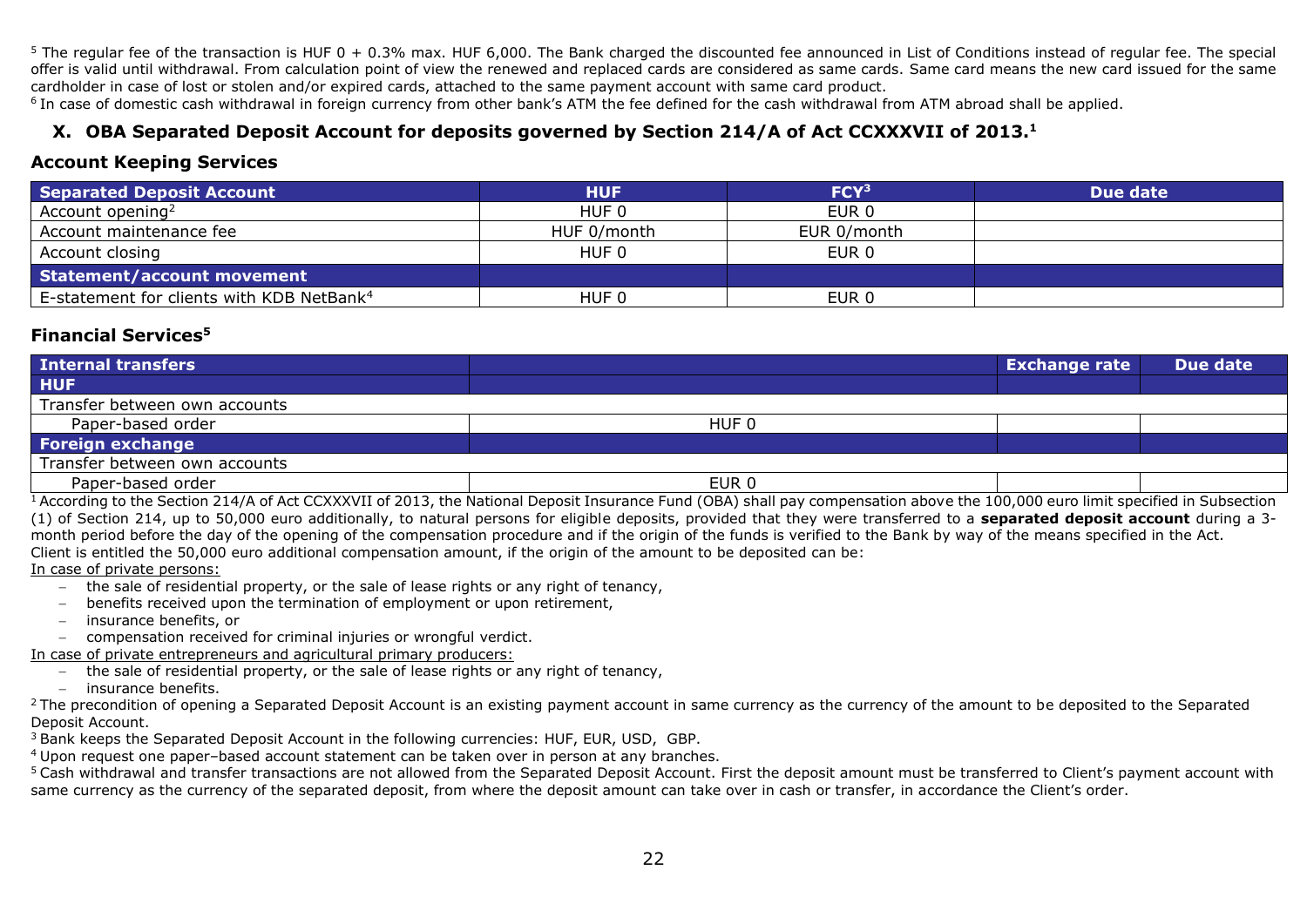## <span id="page-22-0"></span>**XI. Cut-off time and execution dates of payment orders**

| <b>Transactions</b>                                                                                       | <b>Currency</b> | <b>Cut-off Time</b>                      | <b>Fulfillment</b>                                   |                                                             |  |
|-----------------------------------------------------------------------------------------------------------|-----------------|------------------------------------------|------------------------------------------------------|-------------------------------------------------------------|--|
|                                                                                                           |                 |                                          | <b>Debit date</b>                                    | Credit date <sup>1</sup>                                    |  |
| <b>Cash transactions</b>                                                                                  |                 |                                          |                                                      |                                                             |  |
| Cash deposit                                                                                              | HUF, FCY        | During cash desk hours                   |                                                      | Immediately after take over                                 |  |
| Cash withdrawal                                                                                           | HUF, FCY        | During cash desk hours                   | Subject day                                          |                                                             |  |
| Bulk cash deposit                                                                                         | HUF, FCY        | During cash desk hours                   |                                                      | Immediately after take over <sup>2</sup>                    |  |
| Night safety box                                                                                          | HUF, FCY        |                                          |                                                      | Immediately after take over <sup>2</sup>                    |  |
|                                                                                                           |                 |                                          | Internal transfer and cross-border internal transfer |                                                             |  |
| In branches                                                                                               |                 |                                          |                                                      |                                                             |  |
| Same currency                                                                                             | HUF, FCY        | During cash desk hours                   | Subject day                                          | Subject day                                                 |  |
| T day conversion                                                                                          | HUF, FCY        | During cash desk hours                   | Subject day                                          | Subject day                                                 |  |
|                                                                                                           |                 | $9:30$ a.m.                              | 2 <sup>nd</sup> banking day after subject day        | Debit date                                                  |  |
| T+2 days conversion                                                                                       | HUF, FCY        | From 9:30 a.m. during<br>cash desk hours | 3rd banking day after subject day                    | Debit date                                                  |  |
| Term deposit fix-<br>ing/breaking                                                                         | HUF, FCY        | During cash desk hours                   | Subject day                                          | Subject day                                                 |  |
| Electronic channels <sup>3</sup>                                                                          |                 |                                          |                                                      |                                                             |  |
| Same currency, in case<br>of instant domestic HUF                                                         | <b>HUF</b>      | 20:00                                    | Subject day                                          | Subject day, in 4 hours after take-over                     |  |
| payment order require-<br>ments are not fulfilled                                                         |                 | 20:00-24:00                              | Banking day after subject day                        | Debit date, in 4 hours after take-over                      |  |
| Same currency, in case<br>of fulfill the requirements<br>of instant domestic HUF<br>payment order         | <b>HUF</b>      | $0:00 - 24:00$                           | Subject day                                          | Subject day <sup>7</sup> , in 5 seconds after take-<br>over |  |
|                                                                                                           | <b>FCY</b>      | 20:00                                    | Subject day                                          | Subject day                                                 |  |
| Same currency                                                                                             |                 | 20:00-24:00                              | Banking day after subject day                        | Debit date                                                  |  |
| T day conversion, in case<br>of instant domestic HUF<br>payment order require-<br>ments are not fulfilled | HUF, FCY        | Banking day<br>08:30-15:00               | Subject day                                          | Subject day                                                 |  |
| T day conversion, in case<br>of fulfill the requirements<br>of instant domestic HUF<br>payment order      | HUF, FCY        | $0:00 - 24:00$                           | Subject day                                          | Subject day <sup>7</sup> , in 5 seconds after take-<br>over |  |
| T+2 days conversion                                                                                       | HUF, FCY        | $9:30$ a.m.                              | 2 <sup>nd</sup> banking day after subject day        | Debit date                                                  |  |
|                                                                                                           |                 | $9:30 - 24:00$                           | 3rd banking day after subject day                    | Debit date                                                  |  |
| T+1 day conversion                                                                                        | HUF, EUR        | $9:30$ a.m.                              | banking day after subject day                        | Debit date                                                  |  |
|                                                                                                           |                 | 9:30-24:00                               | 2 <sup>nd</sup> banking day after subject day        | Debit date                                                  |  |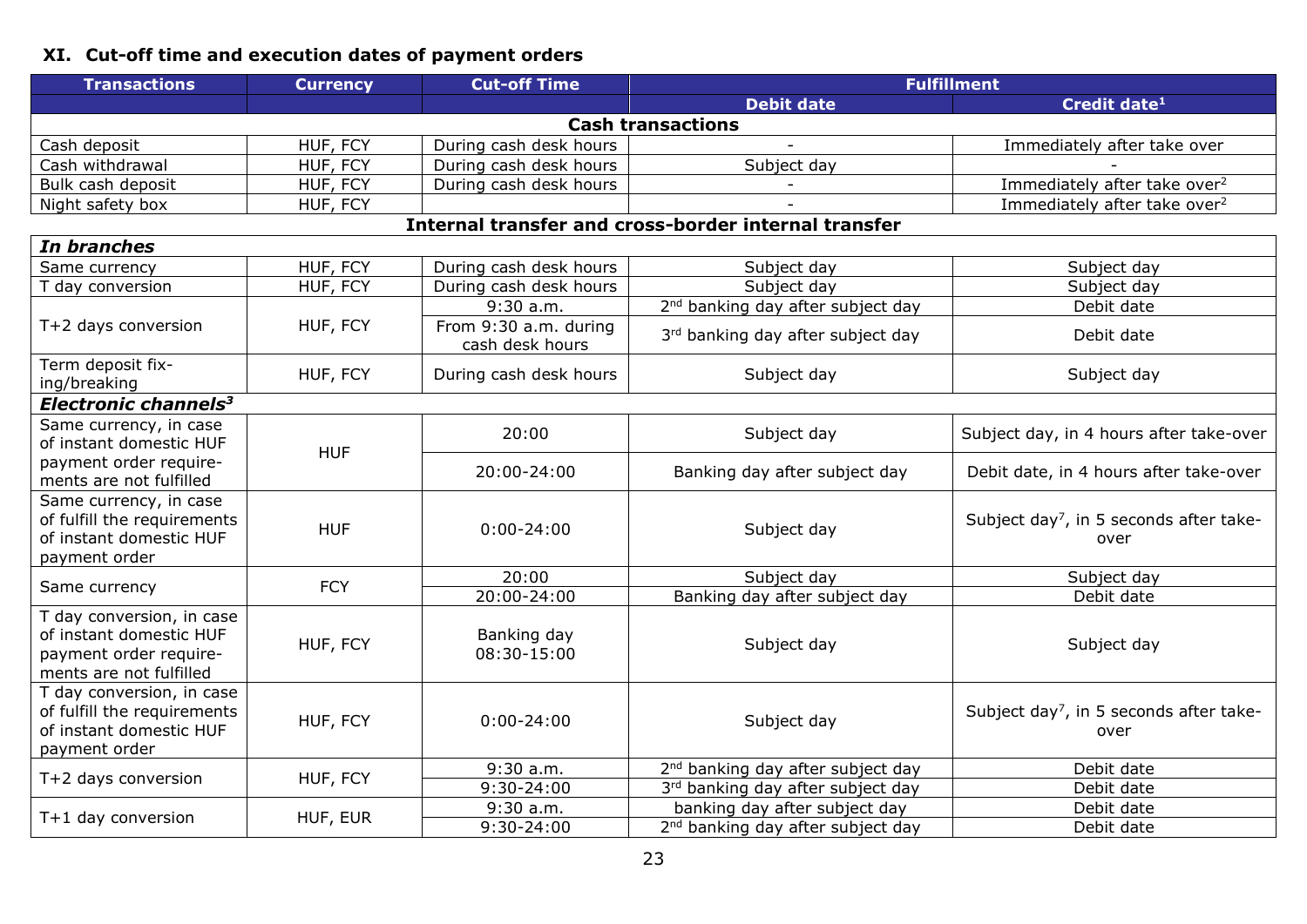| Domestic HUF group<br>transfer                                                                     | <b>HUF</b> | 7:30-15:30                 | Subject day                                     | Subject day, in 4 hours after take-over                     |
|----------------------------------------------------------------------------------------------------|------------|----------------------------|-------------------------------------------------|-------------------------------------------------------------|
| Term deposit fixing /<br>breaking <sup>4</sup>                                                     | HUF, FCY   | 20:00                      | Subject day                                     | Subject day                                                 |
| Set up / cancellation of<br>hold funds                                                             | HUF, FCY   | 20:00                      | Subject day                                     | Subject day                                                 |
|                                                                                                    |            |                            | <b>External HUF payments without conversion</b> |                                                             |
| In branches                                                                                        |            |                            |                                                 |                                                             |
| Transfer order                                                                                     | <b>HUF</b> | During cash desk hours     | Subject day                                     | Banking day after debit date                                |
| VIBER transfer order                                                                               | <b>HUF</b> | 15:00                      | Subject day                                     | Subject day                                                 |
| Value date transfer order                                                                          | <b>HUF</b> | During cash desk hours     | Value date                                      | Banking day after debit date                                |
| Value date VIBER trans-<br>fer order                                                               | <b>HUF</b> | During cash desk hours     | Value date                                      | Value date                                                  |
| Door-to-door payment<br>order                                                                      | <b>HUF</b> | 9:00 a.m.                  | Subject day                                     |                                                             |
| Electronic channels <sup>3</sup>                                                                   |            |                            |                                                 |                                                             |
| Transfer order, in case of<br>instant domestic HUF                                                 |            | $7:00-16:305$              | Subject day                                     | Subject day, in 4 hours after take-over                     |
| payment order require-<br>ments are not fulfilled                                                  | <b>HUF</b> | $16:30-$                   | Banking day after subject day                   | Debit date, in 4 hours after take over                      |
| Transfer order, in case of<br>fulfill the requirements of<br>instant domestic HUF<br>payment order | <b>HUF</b> | $0:00 - 24:00$             | Subject day                                     | Subject day <sup>7</sup> , in 5 seconds after take-<br>over |
| VIBER transfer order                                                                               | <b>HUF</b> | Banking day<br>08:30-15:00 | Subject day                                     | Subject day, in 4 hours after take over                     |
| Value date transfer order                                                                          | <b>HUF</b> | 24:00                      | Value date                                      | Debit date                                                  |
| Value date VIBER trans-<br>fer order                                                               | <b>HUF</b> | During cash desk hours     | Value date                                      | Debit date                                                  |
| Group transfer                                                                                     | <b>HUF</b> | 7:30-15:30                 | Subject day                                     | Subject day, in 4 hours after take-over                     |
| Door-to-door payment<br>order                                                                      | <b>HUF</b> | 9:00 a.m.                  | Subject day                                     |                                                             |
|                                                                                                    |            |                            | <b>Credit of HUF transfer</b>                   |                                                             |
| Transfer order (GIRO)                                                                              | <b>HUF</b> | 18:00                      | $\blacksquare$                                  |                                                             |
| Instant domestic HUF<br>payment order                                                              | <b>HUF</b> | $0:00 - 24:00$             |                                                 | Immediately after credit on the Bank's<br>account           |
| VIBER transfer order                                                                               | <b>HUF</b> | 17:00                      | $\overline{\phantom{a}}$                        |                                                             |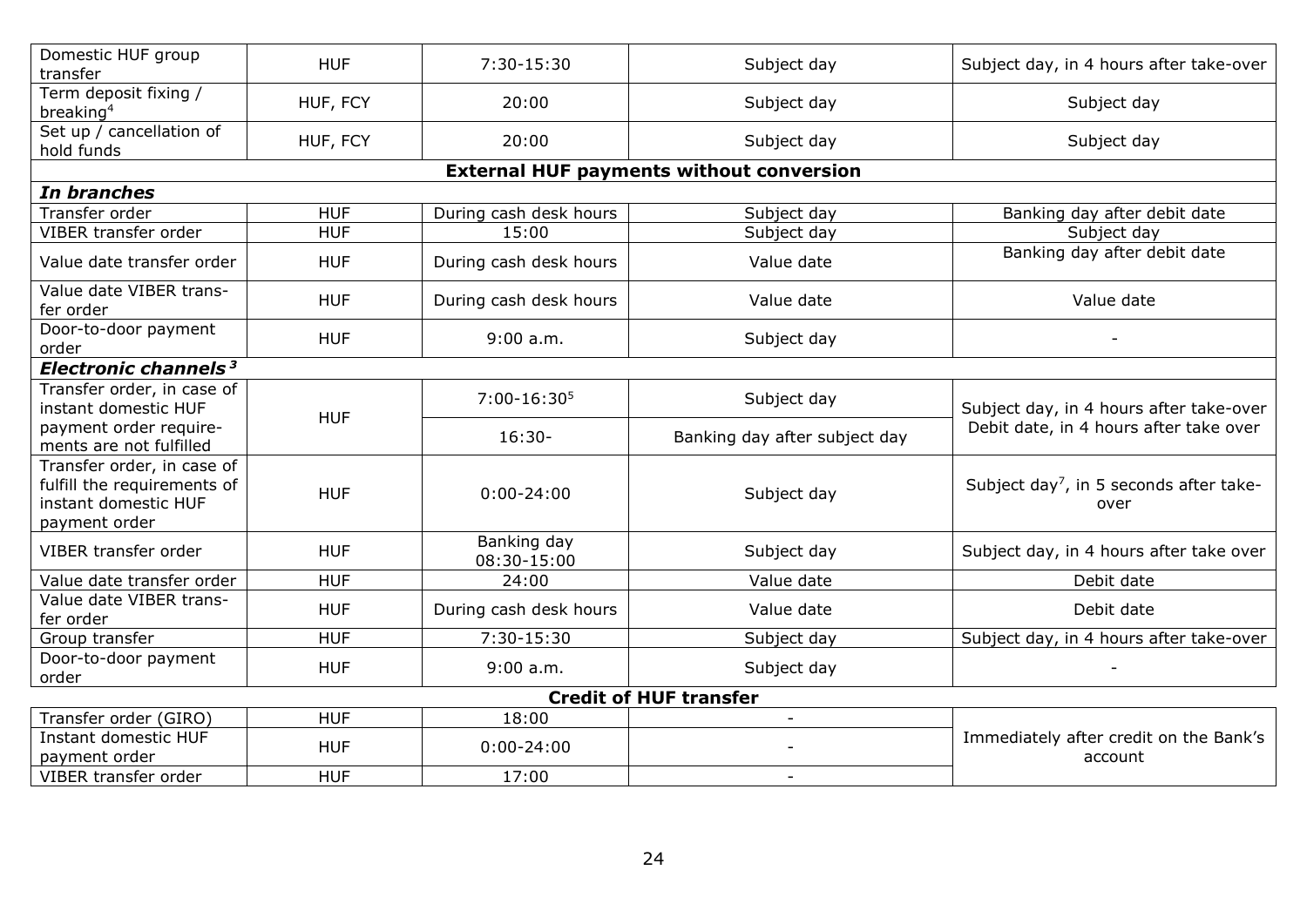## **External foreign currency transfer without conversion**

| In branches                                   |                    |                                                      |                                               |                              |
|-----------------------------------------------|--------------------|------------------------------------------------------|-----------------------------------------------|------------------------------|
| Transfer order to EEA                         |                    | 9:30 a.m.                                            | banking day after subject day                 |                              |
| country                                       | <b>EUR</b>         | From 9:30 a.m. during<br>cash desk hours             | 2 <sup>nd</sup> banking day after subject day | on debit date                |
| Urgent EUR transfer or-<br>der to EEA country | <b>EUR</b>         | 1 hour before end of<br>Cash desk hours <sup>6</sup> | Subject day                                   | on debit date                |
| Transfer order to not EEA                     |                    | 9:30 a.m.                                            | 2 <sup>nd</sup> banking day after subject day |                              |
| country                                       | <b>EUR</b>         | From 9:30 a.m. during<br>cash desk hours             | 3rd banking day after subject day             |                              |
|                                               |                    |                                                      |                                               |                              |
| Transfer order to EEA                         |                    | $9:30$ a.m.                                          | 3rd banking day after subject day             |                              |
| country                                       | SEK, NOK, DKK      | From 9:30 a.m. during<br>cash desk hours             | 4 <sup>th</sup> banking day after subject day | banking day after debit date |
| Transfer order to EEA                         |                    | 9:30 a.m.                                            | 2 <sup>nd</sup> banking day after subject day |                              |
| country                                       | Other EEA-currency | From 9:30 a.m. during<br>cash desk hours             | 3rd banking day after subject day             | banking day after debit date |
| Transfer order to not                         |                    | $9:30$ a.m.                                          | 3rd banking day after subject day             |                              |
| <b>EEA</b> country                            | SEK, NOK, DKK      | From 9:30 a.m. during<br>cash desk hours             | 4 <sup>th</sup> banking day after subject day |                              |
| Transfer order to not                         |                    | 9:30 a.m.                                            | 2 <sup>nd</sup> banking day after subject day |                              |
| <b>EEA</b> country                            | Other EEA currency | From 9:30 a.m. during<br>cash desk hours             | 3rd banking day after subject day             |                              |
| Transfer order to EEA                         |                    | $9:30$ a.m.                                          | 3rd banking day after subject day             |                              |
| country                                       | <b>JPY</b>         | From 9:30 a.m. during<br>cash desk hours             | 4 <sup>th</sup> banking day after subject day | banking day after debit date |
| Transfer order to EEA                         | Other not EEA cur- | $9:30$ a.m.                                          | 2 <sup>nd</sup> banking day after subject day |                              |
| country                                       | rency              | From 9:30 a.m. during<br>cash desk hours             | 3rd banking day after subject day             | banking day after debit date |
| Transfer order to not                         |                    | $9:30$ a.m.                                          | 3rd banking day after subject day             |                              |
| <b>EEA</b> country                            | <b>JPY</b>         | From 9:30 a.m. during<br>cash desk hours             | 4 <sup>th</sup> banking day after subject day |                              |
| Transfer order to not                         | Other not EEA cur- | $9:30$ a.m.                                          | 2 <sup>nd</sup> banking day after subject day |                              |
| <b>EEA</b> country                            | rency              | From 9:30 a.m. during<br>cash desk hours             | 3rd banking day after subject day             |                              |
| Electronic channels <sup>3</sup>              |                    |                                                      |                                               |                              |
| Transfer order to EEA                         | <b>EUR</b>         | 9:30 a.m.                                            | banking day after subject day                 | on debit date                |
| country                                       |                    | $9:30 - 24:00$                                       | 2 <sup>nd</sup> banking day after subject day |                              |
| Urgent EUR transfer or-<br>der to EEA country | <b>EUR</b>         | 1 hour before end of<br>Cash desk hours <sup>6</sup> | Subject day                                   | on debit date                |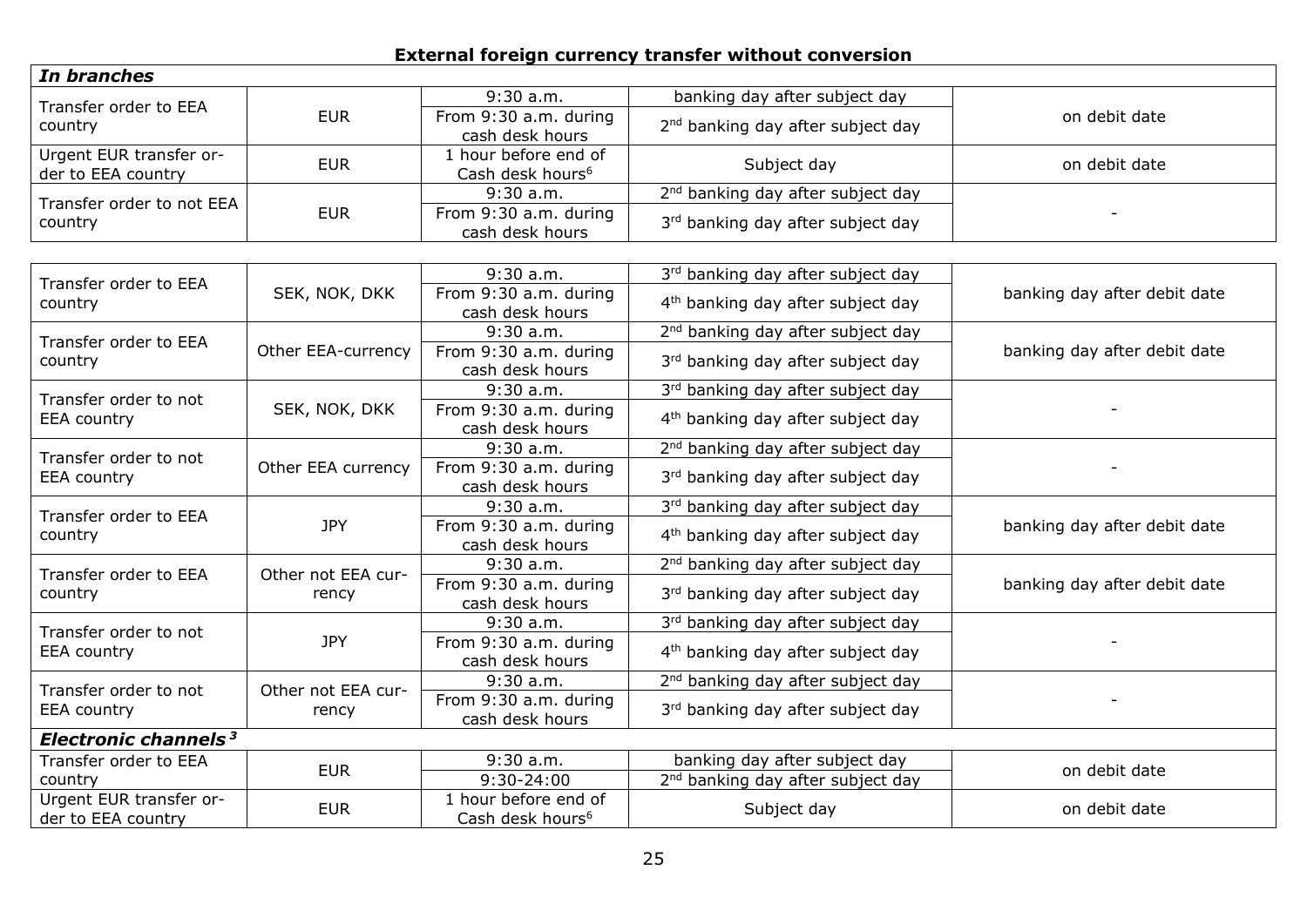| Transfer order to not | <b>EUR</b>         | $9:30$ a.m.    | 2 <sup>nd</sup> banking day after subject day |                              |
|-----------------------|--------------------|----------------|-----------------------------------------------|------------------------------|
| <b>EEA</b> country    |                    | $9:30 - 24:00$ | 3rd banking day after subject day             |                              |
| Transfer order to EEA | SEK, NOK, DKK      | $9:30$ a.m.    | 3rd banking day after subject day             | banking day after debit date |
| country               |                    | 9:30-24:00     | 4 <sup>th</sup> banking day after subject day |                              |
| Transfer order to EEA | Other EEA currency | $9:30$ a.m.    | 2 <sup>nd</sup> banking day after subject day | banking day after debit date |
| country               |                    | 9:30-24:00     | 3rd banking day after subject day             |                              |
| Transfer order to not | SEK, NOK, DKK      | $9:30$ a.m.    | 3rd banking day after subject day             |                              |
| <b>EEA</b> country    |                    | 9:30-24:00     | 4 <sup>th</sup> banking day after subject day |                              |
| Transfer order to not | Other EEA currency | $9:30$ a.m.    | 2 <sup>nd</sup> banking day after subject day |                              |
| <b>EEA</b> country    |                    | $9:30-24:00$   | 3rd banking day after subject day             |                              |
| Transfer order to EEA | <b>JPY</b>         | $9:30$ a.m.    | 3rd banking day after subject day             | banking day after debit date |
| country               |                    | $9:30 - 24:00$ | 4 <sup>th</sup> banking day after subject day |                              |
| Transfer order to EEA | Other not EEA      | $9:30$ a.m.    | 2 <sup>nd</sup> banking day after subject day | banking day after debit date |
| country               | country            | $9:30-24:00$   | 3rd banking day after subject day             |                              |
| Transfer order not to | <b>JPY</b>         | $9:30$ a.m.    | 3rd banking day after subject day             |                              |
| <b>EEA</b> country    |                    | 9:30-24:00     | 4 <sup>th</sup> banking day after subject day |                              |
| Transfer order not to | Other not EEA      | $9:30$ a.m.    | 2 <sup>nd</sup> banking day after subject day |                              |
| <b>EEA</b> country    | country            | 9:30-24:00     | 3rd banking day after subject day             |                              |

#### **External foreign currency transfer with conversion**

 $\mathbf{r}$ 

| In branches                                   |                                      |                                                      |                                               |                              |
|-----------------------------------------------|--------------------------------------|------------------------------------------------------|-----------------------------------------------|------------------------------|
| Transfer order to EEA                         |                                      | $9:30$ a.m.                                          | banking day after subject day                 |                              |
| country                                       | <b>HUF/EUR</b>                       | From 9:30 a.m. during<br>cash desk hours             | 2 <sup>nd</sup> banking day after subject day | on debit date                |
| Urgent EUR transfer or-<br>der to EEA country |                                      | 1 hour before end of<br>Cash desk hours <sup>6</sup> | Subject day                                   | on debit date                |
| Transfer order not to                         |                                      | $9:30$ a.m.                                          | 2 <sup>nd</sup> banking day after subject day |                              |
| <b>EEA</b> country                            | <b>HUF/EUR</b>                       | From 9:30 a.m. during<br>cash desk hours             | 3rd banking day after subject day             |                              |
| Transfer order to EEA                         | Other EEA currency/<br>SEK, NOK, DKK | $9:30$ a.m.                                          | 3rd banking day after subject day             |                              |
| country                                       |                                      | From 9:30 a.m. during<br>cash desk hours             | 4 <sup>th</sup> banking day after subject day | banking day after debit date |
| Transfer order not to                         | Other EEA currency/                  | $9:30$ a.m.                                          | 3rd banking day after subject day             |                              |
| <b>EEA</b> country                            | SEK, NOK, DKK                        | From 9:30 a.m. during<br>cash desk hours             | 4 <sup>th</sup> banking day after subject day |                              |
| Transfer order to EEA                         | Other EEA currency/                  | $9:30$ a.m.                                          | 2 <sup>nd</sup> banking day after subject day |                              |
| country                                       | Other EEA currency                   | From 9:30 a.m. during<br>cash desk hours             | 3rd banking day after subject day             | banking day after debit date |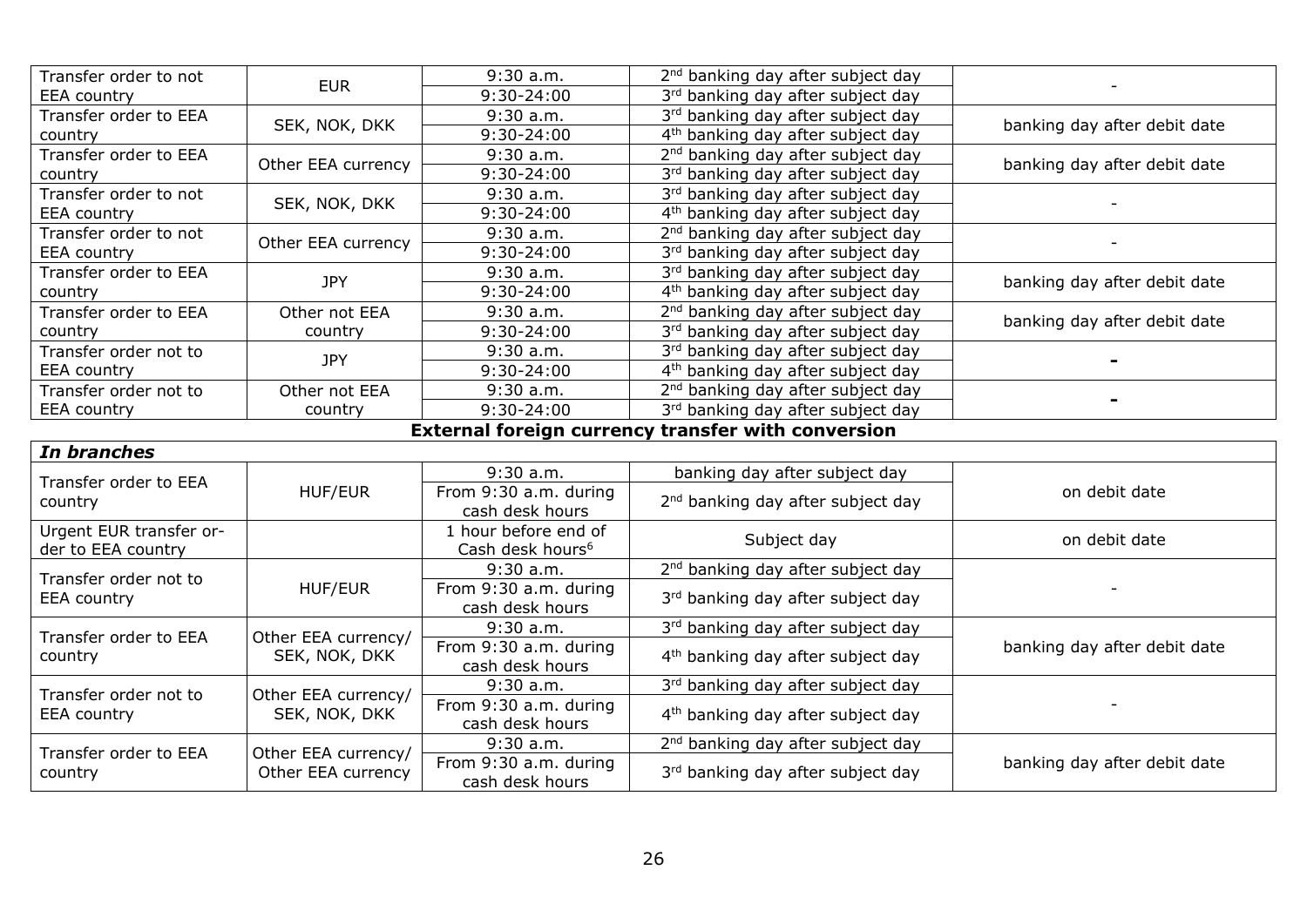| Transfer order not to                         | Other EEA currency/ | $9:30$ a.m.                                          | 2 <sup>nd</sup> banking day after subject day |                              |
|-----------------------------------------------|---------------------|------------------------------------------------------|-----------------------------------------------|------------------------------|
| <b>EEA</b> country                            | Other EEA currency  | From 9:30 a.m. during<br>cash desk hours             | 3rd banking day after subject day             |                              |
| Transfer order to EEA                         |                     | $9:30$ a.m.                                          | 3rd banking day after subject day             |                              |
| country                                       | EEA currency/ JPY   | From 9:30 a.m. during<br>cash desk hours             | 4 <sup>th</sup> banking day after subject day | banking day after debit date |
| Transfer order to EEA                         | EEA currency/ Other | 9:30a.m.                                             | 2 <sup>nd</sup> banking day after subject day |                              |
| country                                       | not EEA currency    | From 9:30 a.m. during<br>cash desk hours             | 3rd banking day after subject day             | banking day after debit date |
| Transfer order to EEA                         | Other not EEA cur-  | $9:30$ a.m.                                          | 2 <sup>nd</sup> banking day after subject day |                              |
| country                                       | rency/ EEA currency | From 9:30 a.m. during<br>cash desk hours             | 3rd banking day after subject day             | banking day after debit date |
| Transfer order not to                         |                     | $9:30$ a.m.                                          | 3rd banking day after subject day             |                              |
| <b>EEA</b> country                            | EEA currency/ JPY   | From 9:30 a.m. during<br>cash desk hours             | 4 <sup>th</sup> banking day after subject day |                              |
| Transfer order not to                         | EEA currency/ Other | $9:30$ a.m.                                          | 2 <sup>nd</sup> banking day after subject day |                              |
| <b>EEA</b> country                            | not EEA currency    | From 9:30 a.m. during<br>cash desk hours             | 3rd banking day after subject day             |                              |
| Electronic channels <sup>3</sup>              |                     |                                                      |                                               |                              |
| Transfer order to EEA                         | HUF/EUR             | $9:30$ a.m.                                          | banking day after subject day                 | on debit date                |
| country                                       |                     | $9:30-24:00$                                         | 2 <sup>nd</sup> banking day after subject day |                              |
| Urgent EUR transfer or-<br>der to EEA country |                     | 1 hour before end of<br>Cash desk hours <sup>6</sup> | Subject day                                   | on debit date                |
| Transfer order not to                         | HUF/EUR             | $9:30$ a.m.                                          | 2 <sup>nd</sup> banking day after subject day |                              |
| <b>EEA</b> country                            |                     | 9:30-24:00                                           | 3rd banking day after subject day             |                              |
| Transfer order to EEA                         | Other EEA currency/ | $9:30$ a.m.                                          | 3rd banking day after subject day             | banking day after debit date |
| country                                       | SEK, NOK, DKK       | $9:30-24:00$                                         | 4 <sup>th</sup> banking day after subject day |                              |
| Transfer order not to                         | Other EEA currency/ | $9:30$ a.m.                                          | 3rd banking day after subject day             |                              |
| <b>EEA</b> country                            | SEK, NOK, DKK       | $9:30-24:00$                                         | 4 <sup>th</sup> banking day after subject day |                              |
| Transfer order to EEA                         | Other EEA currency/ | $9:30$ a.m.                                          | 2 <sup>nd</sup> banking day after subject day | banking day after debit date |
| country                                       | Other EEA currency  | 9:30-24:00                                           | 3rd banking day after subject day             |                              |
| Transfer order not to                         | Other EEA currency/ | $9:30$ a.m.                                          | 2 <sup>nd</sup> banking day after subject day |                              |
| <b>EEA</b> country                            | Other EEA currency  | 9:30-24:00                                           | 3rd banking day after subject day             |                              |
| Transfer order to EEA                         | EEA currency/ JPY   | 9:30 a.m.                                            | 3rd banking day after subject day             | banking day after debit date |
| country                                       |                     | 9:30-24:00                                           | 4 <sup>th</sup> banking day after subject day |                              |
| Transfer order to EEA                         | EEA currency/ Other | $9:30$ a.m.                                          | 2 <sup>nd</sup> banking day after subject day | banking day after debit date |
| country                                       | not EEA currency    | 9:30-24:00                                           | 3rd banking day after subject day             |                              |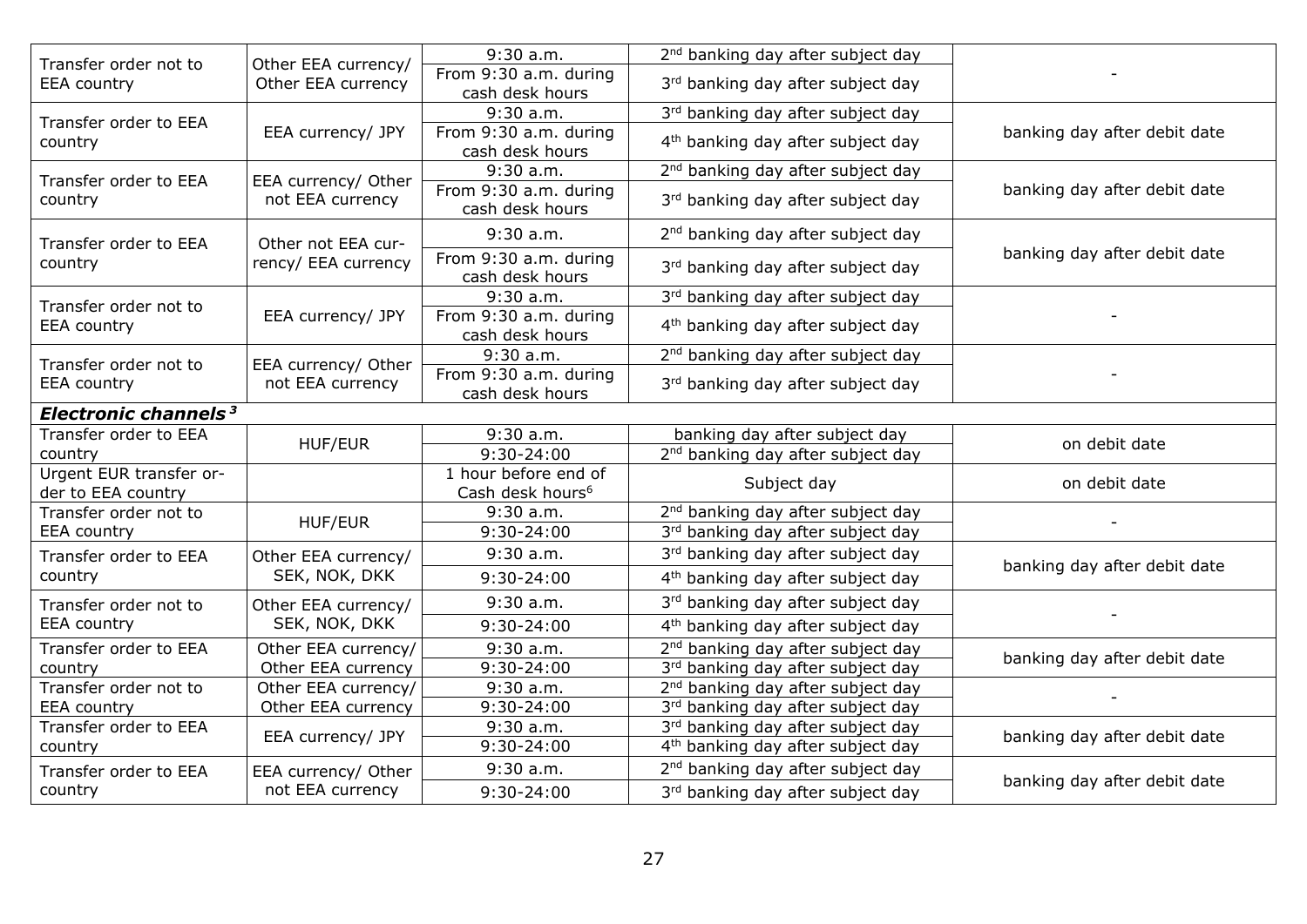| Transfer order to EEA<br>country                       | Other not EEA cur-<br>rency / EEA currency | $9:30$ a.m.                                                                                     | 2 <sup>nd</sup> banking day after subject day | banking day after debit date                                                                                                        |
|--------------------------------------------------------|--------------------------------------------|-------------------------------------------------------------------------------------------------|-----------------------------------------------|-------------------------------------------------------------------------------------------------------------------------------------|
|                                                        |                                            | 9:30-24:00                                                                                      | 3rd banking day after subject day             |                                                                                                                                     |
| Transfer order not to<br><b>EEA</b> country            | EEA currency/ JPY                          | $9:30$ a.m.                                                                                     | 3rd banking day after subject day             |                                                                                                                                     |
|                                                        |                                            | 9:30-24:00                                                                                      | 4 <sup>th</sup> banking day after subject day |                                                                                                                                     |
| Transfer order not to                                  | EEA currency/ Not                          | $9:30$ a.m.                                                                                     | 2 <sup>nd</sup> banking day after subject day |                                                                                                                                     |
| <b>EEA</b> country                                     | EEA currency                               | 9:30-24:00                                                                                      | 3rd banking day after subject day             |                                                                                                                                     |
| Credit of foreign currency transfer without conversion |                                            |                                                                                                 |                                               |                                                                                                                                     |
| Transfer order                                         | <b>EUR</b>                                 | Closing time of work-<br>day: 18:00<br>Final cut-off time<br>of incoming<br>transactions: 17:00 |                                               | Immediately after credit on Bank's nos-<br>tro account back dated to credit date                                                    |
| Transfer order                                         | Other EEA currency                         |                                                                                                 |                                               | Immediately after credit on Bank's nostro<br>account back dated to credit date                                                      |
| Transfer order                                         | Not EEA currency                           |                                                                                                 |                                               | Immediately after credit on Bank's nostro<br>account back dated to credit date                                                      |
| Credit of foreign currency transfer with conversion    |                                            |                                                                                                 |                                               |                                                                                                                                     |
| Transfer order                                         | EEA currency/ EEA<br>currency              |                                                                                                 |                                               | Immediately after credit on Bank's nostro<br>account back dated to credit date by the<br>account conversion rate valid at crediting |
| Transfer order                                         | EEA currency/ Not<br>EEA currency          |                                                                                                 |                                               | Immediately after credit on Bank's nostro<br>account back dated to credit date by the<br>account conversion rate valid at crediting |
| Transfer order                                         | Not EEA currency/<br>Not EEA currency      |                                                                                                 |                                               | Immediately after credit on Bank's nostro<br>account back dated to credit date by the<br>account conversion rate valid at crediting |

<sup>1</sup> Obligation of Beneficiary's payment service provider, only for information.

<sup>2</sup> The takeover day is equal with the processing day, which can be max the 3rd day following of the sack's handing over.

<sup>3</sup> KDB NetBank, KDB PC Kontakt.

<sup>4</sup>Term deposit fixing / breaking orders submitted through free format letter option of KDB NetBank or KDB PC Kontakt considered as paper-based order from cut-off and fulfillment time point of view.

<sup>5</sup> On Saturdays which considered as working days the cut-off time is 7:00-12:30.

<sup>6</sup> In case the urgent payment order is submitted after the cut-off time, the order will be rejected.

 $^7$  In case of instant domestic HUF payment order submitted just before midnight, the debit date and credit date may differ. The payer's payment service provider shall execute the debit and the beneficiary's payment service provider shall execute the credit transactions using the business day as value date when the payer's payment account and the beneficiary's payment account is in fact debited and credited.